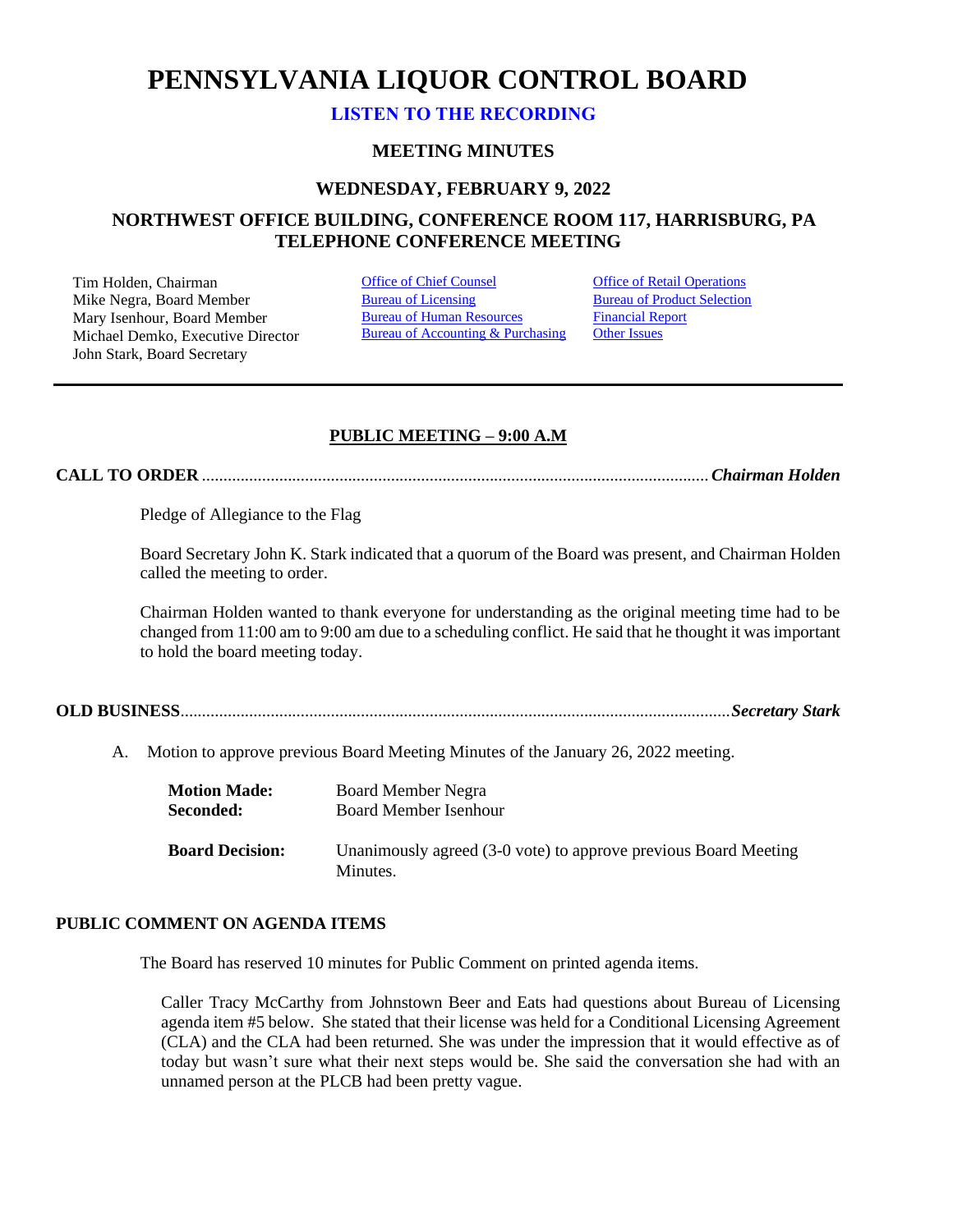Chairman Holden informed her that Johnstown Beer and Eats was on the agenda and that she did not have to be at the meeting and the board would act on it. He also noted that, at the end of the meeting, there would be a time for questions or comments if she had any uncertainties. Ms. McCarthy agreed to wait until the end to ask any questions.

## **NEW BUSINESS**

*From the Office of Chief Counsel*...............................................................................*Rodrigo Diaz, Chief Counsel*

<span id="page-1-0"></span>

| (1) | <b>Borough of Bristol</b><br>Case No. 21-NE-22 | Municipal Petition for Exemption from Liquor Code<br><b>Statute Regarding Amplified Sound.</b>                                                                                         |  |
|-----|------------------------------------------------|----------------------------------------------------------------------------------------------------------------------------------------------------------------------------------------|--|
|     | <b>Motion Made:</b><br>Seconded:               | <b>Board Member Negra</b><br><b>Board Member Isenhour</b>                                                                                                                              |  |
|     | <b>Board Decision:</b>                         | Unanimously agreed (3-0 vote) to approve the municipal petition for exemption<br>from Liquor Code Statute regarding amplified sound from February 9, 2022<br>through February 9, 2023. |  |

| (2)       | <b>Dautrich Enterprises, Inc.</b> |                                        | Proposed Agreement to Allow for the Renewal of the |
|-----------|-----------------------------------|----------------------------------------|----------------------------------------------------|
|           | 405 Carverton Road                |                                        | Liquor License.                                    |
|           | Wyoming, Pennsylvania 18644-9362  |                                        |                                                    |
|           | Hotel Liquor License No. H-4753   |                                        |                                                    |
| LID 52862 |                                   |                                        |                                                    |
|           |                                   | Docket No. 2022-00490 (Luzerne County) |                                                    |
|           | <b>Motion Made:</b>               | <b>Board Member Negra</b>              |                                                    |
|           | Seconded:                         | <b>Board Member Isenhour</b>           |                                                    |

**Board Decision:** Unanimously agreed (3-0 vote) to approve the request to resolve the appeal.

*From the Bureau of Licensing* ...........................................................*Tisha Albert, Director of Regulatory Affairs*

*Barbara Peifer, Director, Bureau of Licensing*

<span id="page-1-1"></span>**(1) Blue Stripe Brewing, LLC t/a Axemann Brewing** (LID No. 108687) Nittany Valley Sports Centre 177 Champion Drive, Suite 300 Patton Township

State College, Centre County

**Motion Made:** Board Member Negra **Seconded:** Board Member Isenhour New & Request for Interior Connections with Another Business – Brewery Storage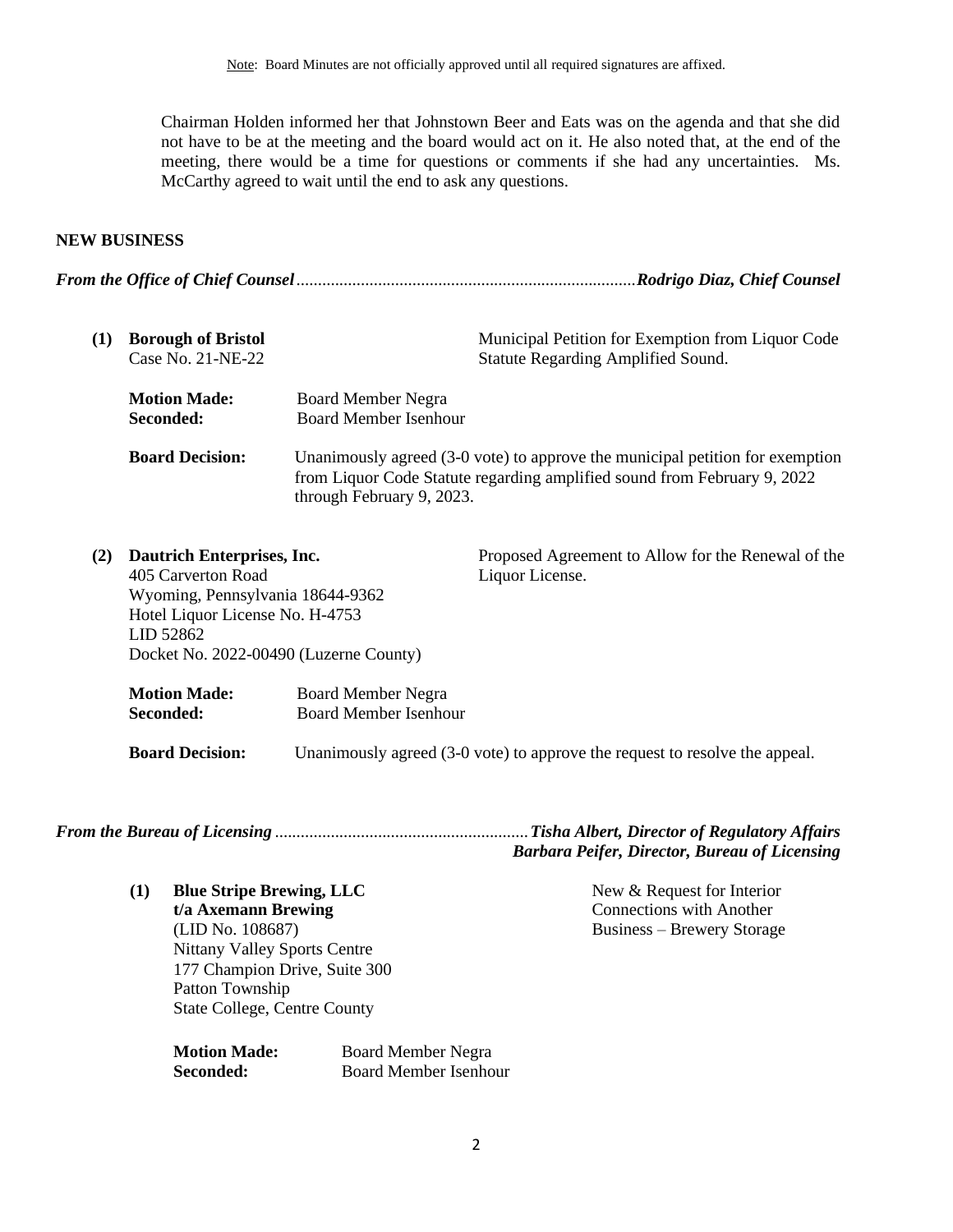| <b>Board Decision:</b> | Unanimously agreed $(3-0)$ vote) to approve the request for new       |
|------------------------|-----------------------------------------------------------------------|
|                        | brewery storage and the request for interior connections with another |
|                        | business.                                                             |

| (2) | The Brewerie, Inc.<br>t/a The Brewerie at Union Station<br>121 West 14 <sup>th</sup> Street<br>Erie, Erie County | <b>Request for Hearing After</b><br>Administrative Cancellation –<br>G-386 (LID No. 56839) Case No. 21-9040<br>Notice of Change in Business<br>Structure - Brewery |
|-----|------------------------------------------------------------------------------------------------------------------|--------------------------------------------------------------------------------------------------------------------------------------------------------------------|
|     | <b>Motion Made:</b><br>Seconded:                                                                                 | Board Member Negra<br><b>Board Member Isenhour</b>                                                                                                                 |
|     | <b>Board Decision:</b>                                                                                           | Unanimously agreed (3-0 vote) to hold for conditional licensing<br>agreement.                                                                                      |

| (3) | A Concrete Rose Bookbar Co.<br>(LID No. 109038)<br>910 South Duke Street, Suite 105<br>Lancaster, Lancaster County |                              | New & Requests to Sell Other<br>Items on the Licensed Premises<br>& for Dual Employment -<br>Limited Winery |
|-----|--------------------------------------------------------------------------------------------------------------------|------------------------------|-------------------------------------------------------------------------------------------------------------|
|     |                                                                                                                    |                              |                                                                                                             |
|     |                                                                                                                    |                              |                                                                                                             |
|     |                                                                                                                    |                              |                                                                                                             |
|     | <b>Motion Made:</b>                                                                                                | <b>Board Member Negra</b>    |                                                                                                             |
|     | Seconded:                                                                                                          | <b>Board Member Isenhour</b> |                                                                                                             |

**Board Decision:** Unanimously agreed (3-0 vote) to approve the request for a new limited winery license and the request to sell other items on the licensed premises and for dual employment.

**(4) Iron Front, LLC** (LID No. 105588) Case No. 21-9058 Chamberlin Iron Front Building 434 Market Street Lewisburg, Union County

New – Economic Development Restaurant

| <b>Motion Made:</b> | Board Member Negra    |
|---------------------|-----------------------|
| Seconded:           | Board Member Isenhour |
|                     |                       |

**Board Decision:** Unanimously agreed (3-0 vote) to approve the new application.

| (5) | <b>Johnstown Beer and Eats, LLC</b>            | <b>Conditional Licensing Agreement</b> |
|-----|------------------------------------------------|----------------------------------------|
|     | t/a Country Garden 6-Pak Featuring Red's Texas | Person-to-Person Transfer-             |
|     | <b>BBO</b>                                     | Restaurant                             |
|     | R-18176 (LID No. 106095) Case No. 21-9053      |                                        |
|     | 3116 Elton Road                                | $HOLD - 1/26/22$ SESSION               |
|     | <b>Richland Township</b>                       |                                        |
|     | Johnstown, Cambria County                      |                                        |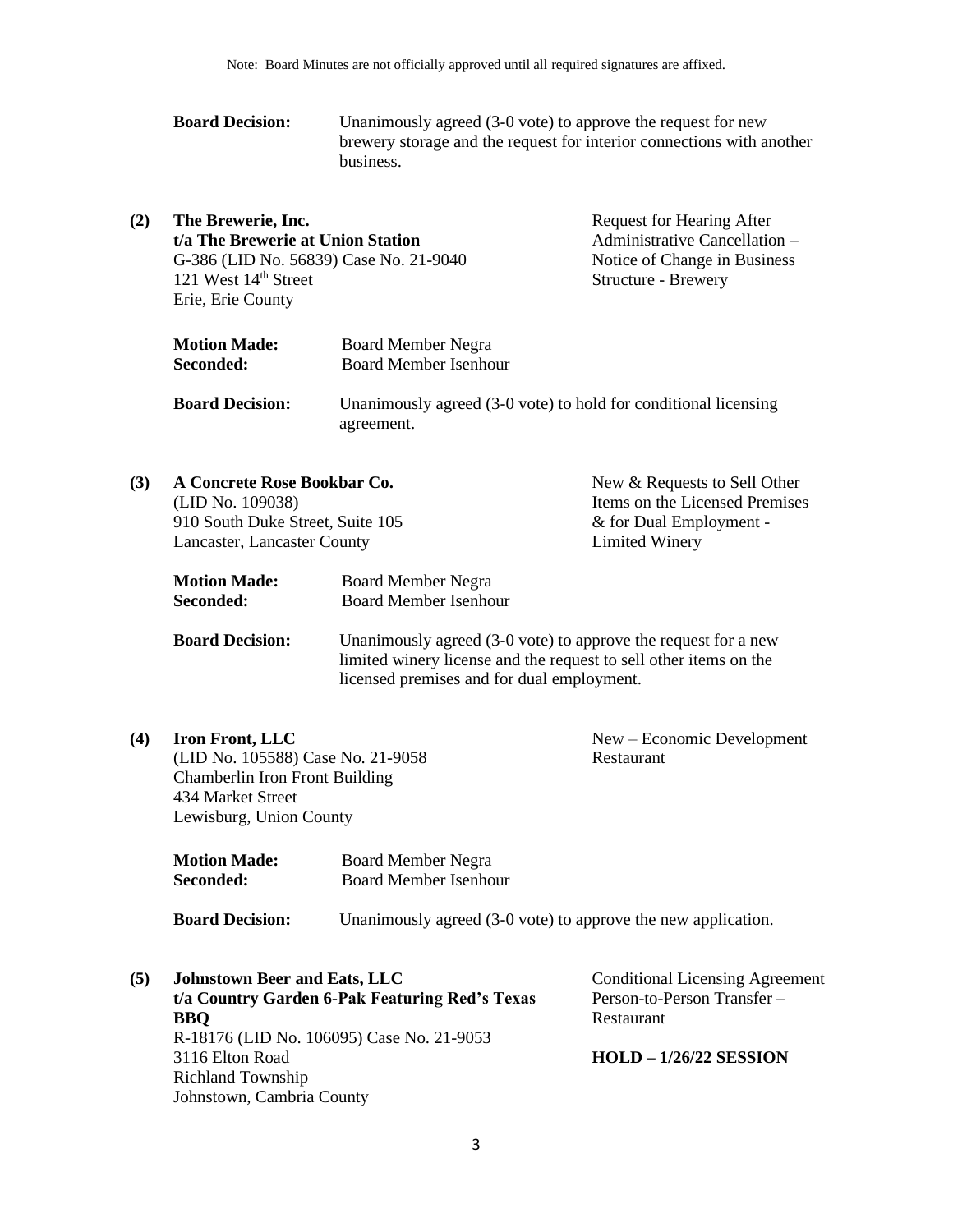| <b>Motion Made:</b>    | <b>Board Member Negra</b>                                                                        |
|------------------------|--------------------------------------------------------------------------------------------------|
| Seconded:              | <b>Board Member Isenhour</b>                                                                     |
| <b>Board Decision:</b> | Unanimously agreed (3-0 vote) to approve the transfer with a<br>conditional licensing agreement. |

| (6) | <b>Legends Taproom, LLC</b>           | Double Transfer & Request for    |
|-----|---------------------------------------|----------------------------------|
|     | t/a Legends Taproom                   | <b>Interior Connections with</b> |
|     | E-5110 (LID No. 106420)               | Another Business $-$             |
|     | 12591 Route 30                        | Eating Place Malt Beverage       |
|     | North Huntingdon Township             |                                  |
|     | North Huntingdon, Westmoreland County |                                  |
|     |                                       |                                  |

| <b>Motion Made:</b>    | Board Member Negra                                                    |
|------------------------|-----------------------------------------------------------------------|
| Seconded:              | Board Member Isenhour                                                 |
|                        |                                                                       |
| <b>Board Decision:</b> | Unanimously agreed (3-0 vote) to approve the transfer and the request |

for interior connections with another business.

| (7) | <b>Tenacious Endeavors, LLC</b> | Limited Winery Additional      |
|-----|---------------------------------|--------------------------------|
|     | t/a Ten8cious Endeavors         | Board-Approved Location &      |
|     | LK-448 (LID No. 70910)          | Requests to Sell Other         |
|     | 275 Union Street                | Items on the Licensed Premises |
|     | <b>Manchester Township</b>      | & for Dual Employment $-$      |
|     | York, York County               | <b>Limited Winery</b>          |
|     |                                 |                                |

| <b>Motion Made:</b> | <b>Board Member Negra</b>    |
|---------------------|------------------------------|
| Seconded:           | <b>Board Member Isenhour</b> |

**Board Decision:** Unanimously agreed (3-0 vote) to approve the limited winery additional location and requests to sell other items on the licensed premises and for dual employment.

| (8) | Benno JTB Enterprises, L.L.C.<br>t/a R Bar and Grille |                                                 | <b>REQUEST FOR</b><br><b>RECONSIDERATION</b>                         |  |
|-----|-------------------------------------------------------|-------------------------------------------------|----------------------------------------------------------------------|--|
|     |                                                       | R-17345 (LID No. 64991) Case No. 2020-64991     | <b>Conditional Licensing</b>                                         |  |
|     | 418 16 <sup>th</sup> Street, P. O. Box 530            |                                                 | Agreement                                                            |  |
|     | North Apollo, Armstrong County                        |                                                 | Renewal – District 6                                                 |  |
|     | <b>Motion Made:</b>                                   | <b>Board Member Negra</b>                       |                                                                      |  |
|     | Seconded:                                             | <b>Board Member Isenhour</b>                    |                                                                      |  |
|     | <b>Board Decision:</b>                                | renewal with a conditional licensing agreement. | Unanimously agreed (3-0 vote) to rescind the refusal and approve the |  |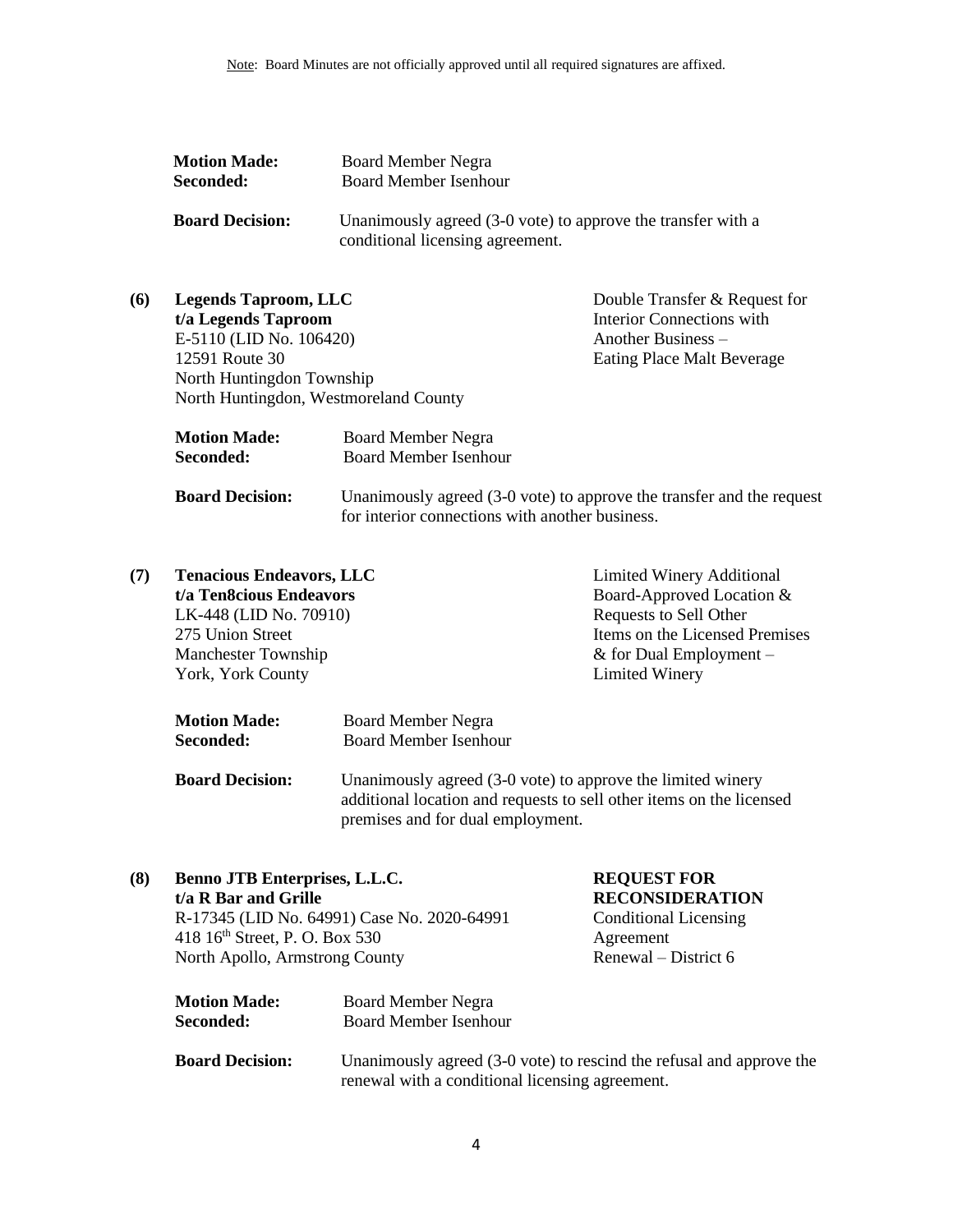| (9) | Boomerang Bar, Inc.              |                                                                               | Renewal – District 5 |
|-----|----------------------------------|-------------------------------------------------------------------------------|----------------------|
|     |                                  | R-6724 (LID No. 26983) Case No. 2021-26983                                    |                      |
|     | 1928 Monongahela Avenue          |                                                                               |                      |
|     | Swissvale                        |                                                                               |                      |
|     | Pittsburgh, Allegheny County     |                                                                               |                      |
|     | <b>Motion Made:</b><br>Seconded: | <b>Board Member Negra</b><br><b>Board Member Isenhour</b>                     |                      |
|     | <b>Board Decision:</b>           | Unanimously agreed (3-0 vote) to hold for conditional licensing<br>agreement. |                      |
|     |                                  |                                                                               |                      |

| (10) | Cactus Group, Inc.                          | <b>Conditional Licensing</b>   |
|------|---------------------------------------------|--------------------------------|
|      | t/a Cactus Jack's Southwest Grille          | Agreement                      |
|      | R-19253 (LID No. 51774) Case No. 2020-51774 | Renewal – District 6           |
|      | 351 Center Grange Road, P. O. Box 223       |                                |
|      | Center Township                             | <b>HOLD - 11/10/21 SESSION</b> |
|      | Monaca, Beaver County                       |                                |

| <b>Motion Made:</b>    | <b>Board Member Negra</b>                                                                       |
|------------------------|-------------------------------------------------------------------------------------------------|
| Seconded:              | <b>Board Member Isenhour</b>                                                                    |
| <b>Board Decision:</b> | Unanimously agreed (3-0 vote) to approve the renewal with a<br>conditional licensing agreement. |

| (11) | Debra J. Danley                                                 | <b>Conditional Licensing</b> |
|------|-----------------------------------------------------------------|------------------------------|
|      | t/a Danley's Hotel                                              | Agreement                    |
|      | H-2388 (LID No. 6516) Case No. 2021-6516<br>17 North 3rd Street | Renewal – District 3         |
|      | Sunbury, Northumberland County                                  | $HOLD - 1/12/22$ SESSION     |

| <b>Motion Made:</b> | <b>Board Member Negra</b>    |
|---------------------|------------------------------|
| Seconded:           | <b>Board Member Isenhour</b> |

**Board Decision:** Unanimously agreed (3-0 vote) to approve the renewal with a conditional licensing agreement.

Renewal – District 1

**(12) Estate of Joan Rocco Anna Rager, Executrix Joseph Rocco, Jr., Executor t/a Rocky's Tavern** H-3404 (LID No. 6828) Case No. 2021-6828 718 Maple Avenue Johnstown, Cambria County

| <b>Motion Made:</b> | <b>Board Member Negra</b> |
|---------------------|---------------------------|
| Seconded:           | Board Member Isenhour     |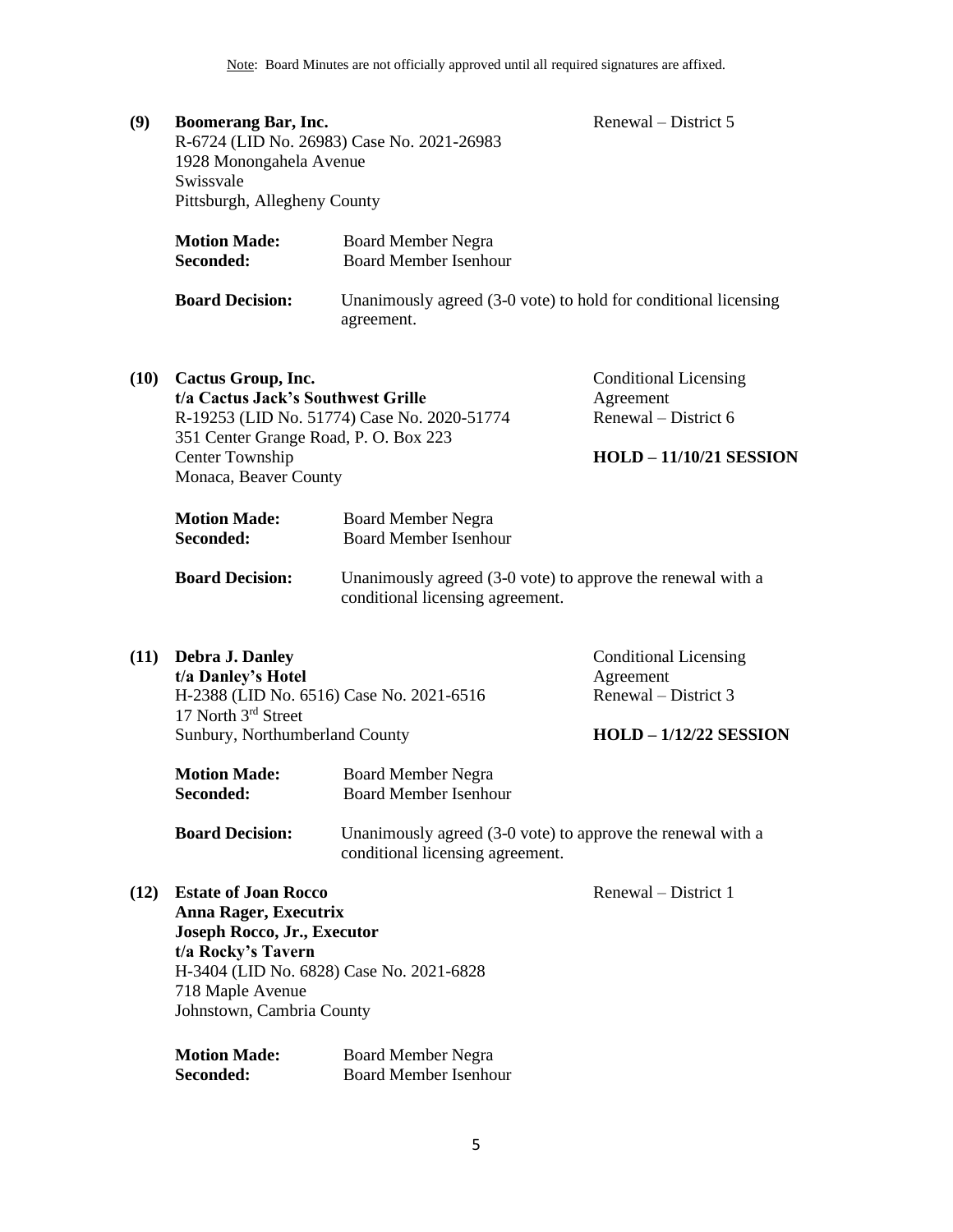| <b>Board Decision:</b> | Unanimously agreed (3-0 vote) to hold for conditional licensing |
|------------------------|-----------------------------------------------------------------|
|                        | agreement.                                                      |

| (13) | <b>Fagan Hopwood Tavern, LLC</b><br>t/a Hopwood Tavern<br>1225 National Pike Road<br>North Union Township<br>Hopwood, Fayette County | R-12216 (LID No. 86284) Case No. 2020-86284                                                     | <b>Conditional Licensing</b><br>Agreement<br>Renewal – District 6<br>$HOLD - 1/12/22$ SESSION |
|------|--------------------------------------------------------------------------------------------------------------------------------------|-------------------------------------------------------------------------------------------------|-----------------------------------------------------------------------------------------------|
|      | <b>Motion Made:</b><br>Seconded:                                                                                                     | <b>Board Member Negra</b><br><b>Board Member Isenhour</b>                                       |                                                                                               |
|      | <b>Board Decision:</b>                                                                                                               | Unanimously agreed (3-0 vote) to approve the renewal with a<br>conditional licensing agreement. |                                                                                               |
| (14) | <b>Shawn E. Foley</b><br>t/a Draft House<br>707 Pennsylvania Avenue East<br>Warren, Warren County                                    | R-10182 (LID No. 53622) Case No. 2021-53622                                                     | Renewal – District 7                                                                          |
|      | <b>Motion Made:</b><br>Seconded:                                                                                                     | <b>Board Member Negra</b><br><b>Board Member Isenhour</b>                                       |                                                                                               |
|      | <b>Board Decision:</b>                                                                                                               | Unanimously agreed (3-0 vote) to approve the renewal.                                           |                                                                                               |
| (15) | <b>GDF Mulberry St., LLC</b>                                                                                                         |                                                                                                 | <b>Conditional Licensing</b>                                                                  |

| <b>GDF Mulberry St., LLC</b>               | Conditional Licensing       |
|--------------------------------------------|-----------------------------|
| R-3052 (LID No. 53557) Case No. 2019-53557 | Agreement                   |
| 326-328 North Webster Avenue               | Renewal – District 9        |
| 1214 Mulberry Street, Rear                 |                             |
| Scranton, Lackawanna County                | HOLD – $10/27/21$ SESSION & |
|                                            | 1/12/22 SESSION             |

| <b>Motion Made:</b>    | <b>Board Member Negra</b>                                                                       |
|------------------------|-------------------------------------------------------------------------------------------------|
| <b>Seconded:</b>       | <b>Board Member Isenhour</b>                                                                    |
| <b>Board Decision:</b> | Unanimously agreed (3-0 vote) to approve the renewal with a<br>conditional licensing agreement. |

**(16) Gingerbread Man of Carlisle, Inc.** R-18753 (LID No. 57218) Case No. 2021-57218 Five South Court House Avenue Carlisle, Cumberland County

Renewal – District 1

| <b>Motion Made:</b> | <b>Board Member Negra</b>    |
|---------------------|------------------------------|
| <b>Seconded:</b>    | <b>Board Member Isenhour</b> |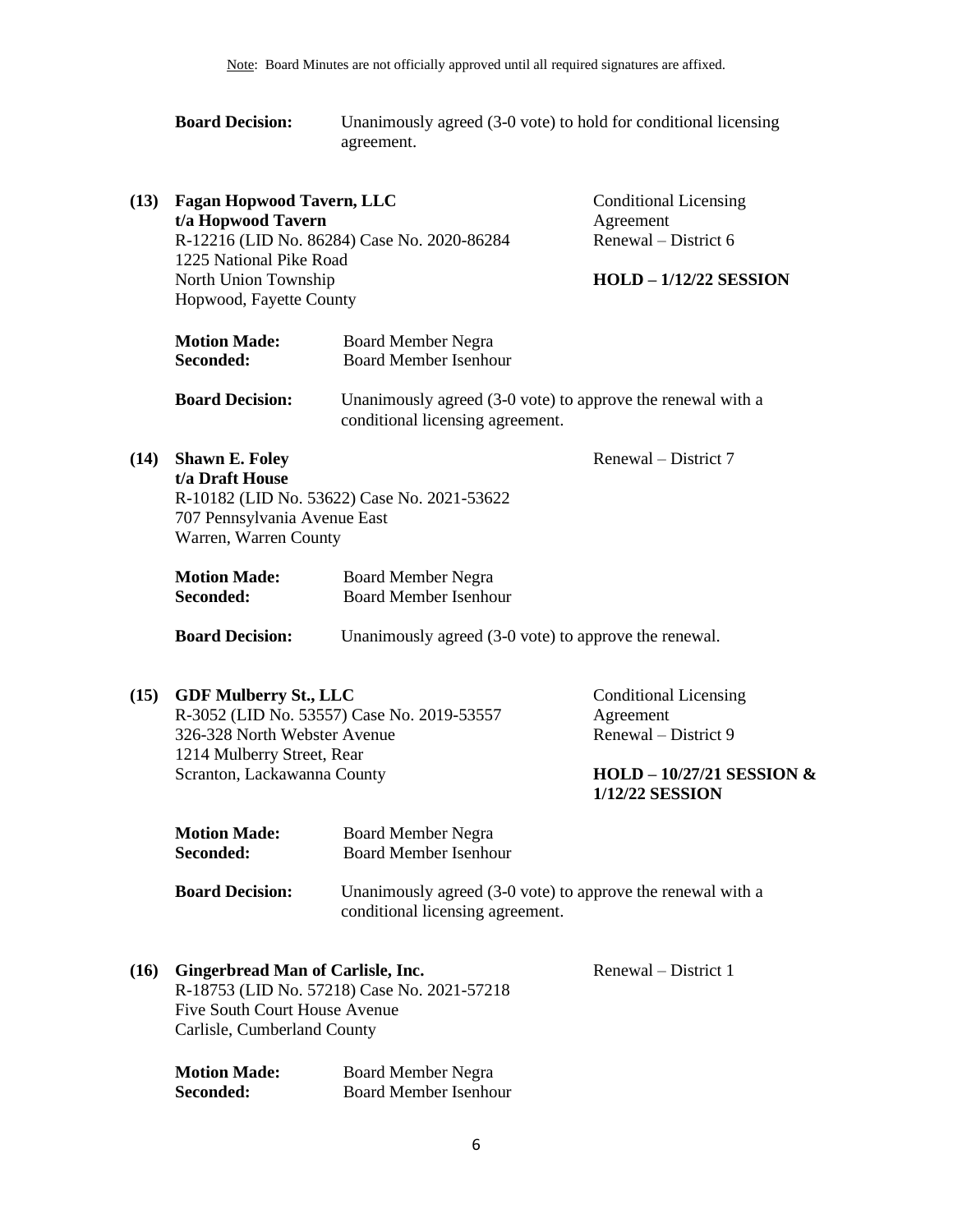|      | <b>Board Decision:</b>                                                                                                | Unanimously agreed (3-0 vote) to hold for conditional licensing<br>agreement.                   |                                                                                                                                           |
|------|-----------------------------------------------------------------------------------------------------------------------|-------------------------------------------------------------------------------------------------|-------------------------------------------------------------------------------------------------------------------------------------------|
| (17) | Hegins Inn, Inc.<br>t/a Hegins Inn<br>673 East Main Street<br>Hegins Township<br>Hegins, Schuylkill County            | R-18785 (LID No. 51630) Case No. 2021-51630                                                     | <b>Conditional Licensing</b><br>Agreement<br>Renewal – District 3                                                                         |
|      | <b>Motion Made:</b><br>Seconded:                                                                                      | <b>Board Member Negra</b><br><b>Board Member Isenhour</b>                                       |                                                                                                                                           |
|      | <b>Board Decision:</b>                                                                                                | Unanimously agreed (3-0 vote) to approve the renewal with a<br>conditional licensing agreement. |                                                                                                                                           |
| (18) | <b>High Tides Investors, LLC</b><br>1067 & 1031 Totem Road<br><b>Bensalem Township</b><br>Bensalem, Bucks County      | R-10275 (LID No. 67829) Case No. 2019-67829                                                     | <b>Request to Extend Temporary</b><br>Operating Authority under the<br><b>Conditional Licensing</b><br>Agreement<br>Renewal - District 11 |
|      | <b>Motion Made:</b><br>Seconded:                                                                                      | <b>Board Member Negra</b><br><b>Board Member Isenhour</b>                                       |                                                                                                                                           |
|      | <b>Board Decision:</b>                                                                                                | Unanimously agreed (3-0 vote) to deny the request to extend<br>temporary operating authority.   |                                                                                                                                           |
| (19) | <b>Hooples Public House, LLC</b><br>t/a Hooples Public House<br>2221 Brownsville Road<br>Pittsburgh, Allegheny County | R-10266 (LID No. 89750) Case No. 2021-89750                                                     | Renewal – District 5                                                                                                                      |
|      | <b>Motion Made:</b><br>Seconded:                                                                                      | <b>Board Member Negra</b><br><b>Board Member Isenhour</b>                                       |                                                                                                                                           |
|      | <b>Board Decision:</b>                                                                                                | Unanimously agreed (3-0 vote) to approve the renewal.                                           |                                                                                                                                           |
| (20) | House of Leung, Inc.<br>t/a House of Lee<br>8145 Ohio River Boulevard<br>Emsworth<br>Pittsburgh, Allegheny County     | R-7245 (LID No. 53582) Case No. 2021-53582                                                      | Renewal – District 5                                                                                                                      |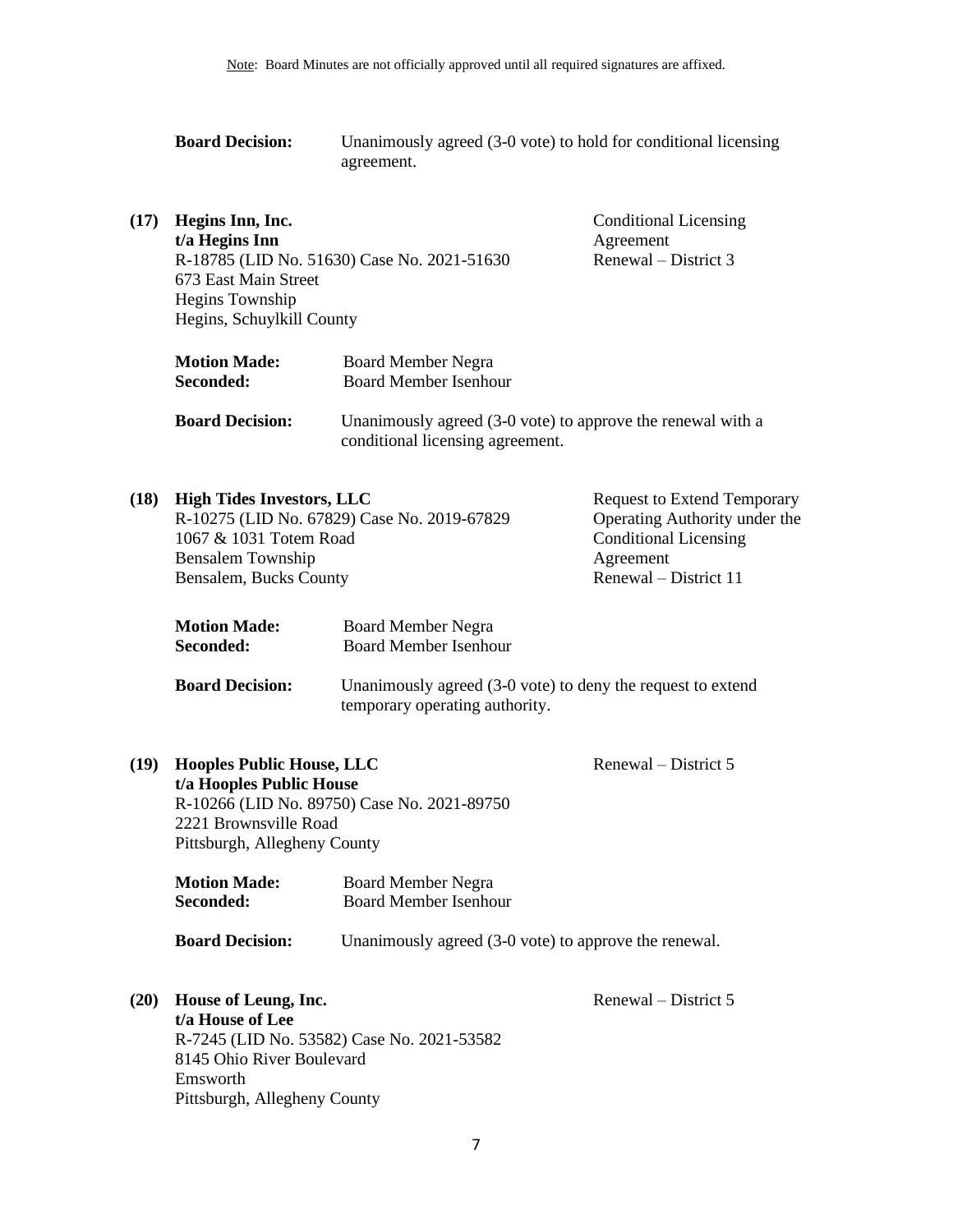|      | <b>Motion Made:</b><br>Seconded:                                                                                                          | <b>Board Member Negra</b><br><b>Board Member Isenhour</b>                                       |                                                                   |
|------|-------------------------------------------------------------------------------------------------------------------------------------------|-------------------------------------------------------------------------------------------------|-------------------------------------------------------------------|
|      | <b>Board Decision:</b>                                                                                                                    | Unanimously agreed (3-0 vote) to approve the renewal.                                           |                                                                   |
| (21) | Legume, Inc.<br>208 North Craig Street<br>Pittsburgh, Allegheny County                                                                    | R-9969 (LID No. 64557) Case No. 2021-64557                                                      | Renewal – District 5                                              |
|      | <b>Motion Made:</b><br>Seconded:                                                                                                          | <b>Board Member Negra</b><br><b>Board Member Isenhour</b>                                       |                                                                   |
|      | <b>Board Decision:</b>                                                                                                                    | Unanimously agreed (3-0 vote) to approve the renewal.                                           |                                                                   |
| (22) | <b>Martino Group, LLC</b><br>200 Tenth Street<br>Sharpsburg<br>Pittsburgh, Allegheny County                                               | R-2975 (LID No. 69816) Case No. 2021-69816                                                      | <b>Conditional Licensing</b><br>Agreement<br>Renewal – District 5 |
|      | <b>Motion Made:</b><br>Seconded:                                                                                                          | <b>Board Member Negra</b><br><b>Board Member Isenhour</b>                                       |                                                                   |
|      | <b>Board Decision:</b>                                                                                                                    | Unanimously agreed (3-0 vote) to approve the renewal with a<br>conditional licensing agreement. |                                                                   |
| (23) | <b>Mindful Ventures, LLC</b><br>R-168 (LID No. 69326) Case No. 2020-69326<br>117-121 Chestnut Street<br>Philadelphia, Philadelphia County |                                                                                                 | Renewal – District 10                                             |
|      | <b>Motion Made:</b><br>Seconded:                                                                                                          | <b>Board Member Negra</b><br><b>Board Member Isenhour</b>                                       |                                                                   |
|      | <b>Board Decision:</b>                                                                                                                    | Unanimously agreed (3-0 vote) to hold for conditional licensing<br>agreement.                   |                                                                   |
| (24) | <b>Moniuszko Singing Society</b><br>C-726 (LID No. 688) Case No. 2021-688<br>1209 Reed Street<br>Erie, Erie County                        |                                                                                                 | Renewal – District 7                                              |
|      | <b>Motion Made:</b><br>Seconded:                                                                                                          | <b>Board Member Negra</b><br><b>Board Member Isenhour</b>                                       |                                                                   |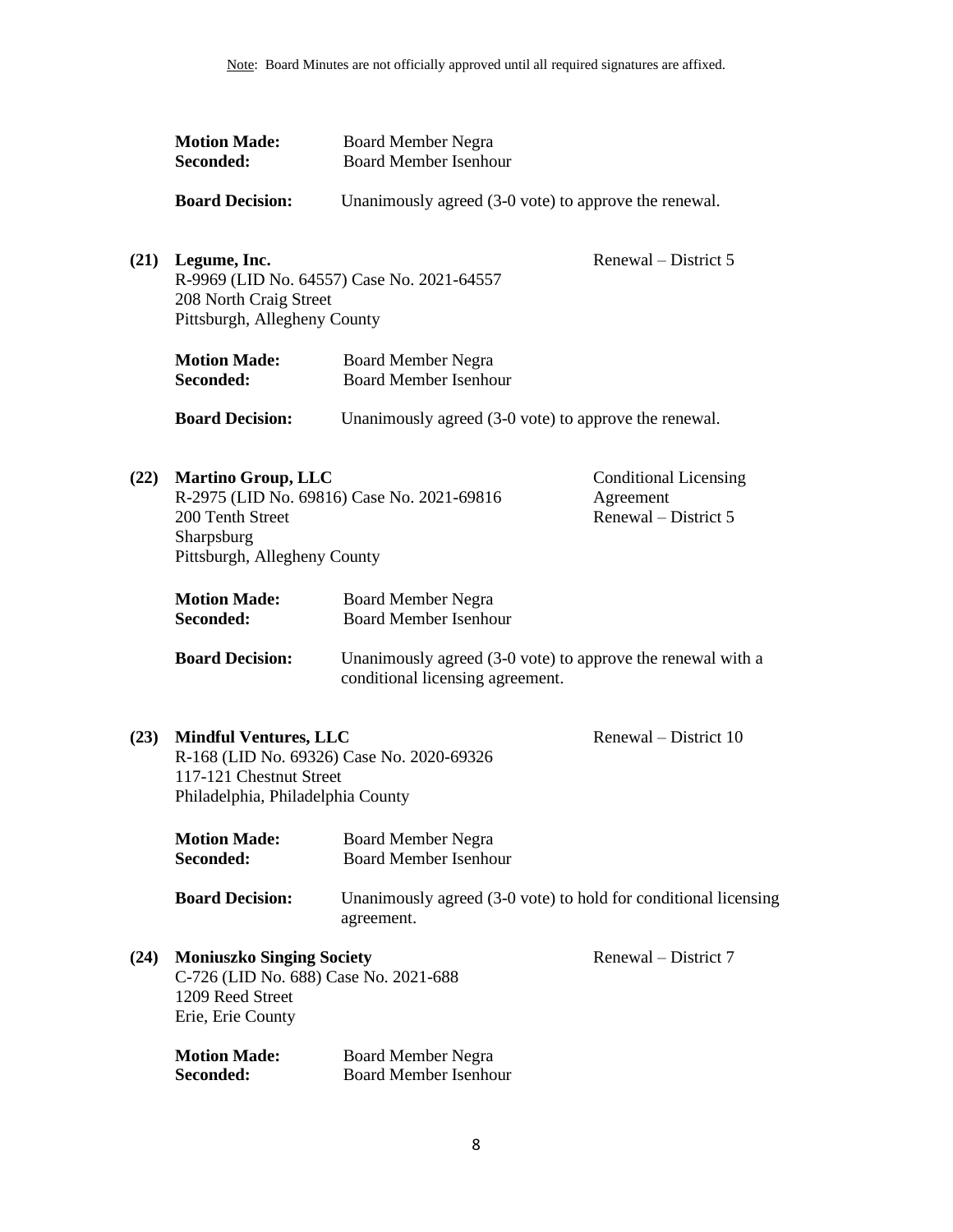| <b>Board Decision:</b> | Unanimously agreed (3-0 vote) to hold for conditional licensing |
|------------------------|-----------------------------------------------------------------|
|                        | agreement.                                                      |

| (25) | <b>Nickels Tavern, Inc.</b><br>t/a Nickels Tavern<br>R-4583 (LID No. 28462) Case No. 2020-28462<br>2653-55 South 2 <sup>nd</sup> Street<br>Philadelphia, Philadelphia County |                                                           | <b>Conditional Licensing</b><br>Agreement<br>Renewal – District 10<br><b>HOLD - 10/27/21 SESSION</b> |
|------|------------------------------------------------------------------------------------------------------------------------------------------------------------------------------|-----------------------------------------------------------|------------------------------------------------------------------------------------------------------|
|      |                                                                                                                                                                              |                                                           |                                                                                                      |
|      | <b>Motion Made:</b><br>Seconded:                                                                                                                                             | <b>Board Member Negra</b><br><b>Board Member Isenhour</b> |                                                                                                      |

**Board Decision:** Unanimously agreed (3-0 vote) to approve the renewal with a new conditional licensing agreement.

| (26) | <b>Our Place Tavern, Inc.</b>               | <b>Conditional Licensing</b> |
|------|---------------------------------------------|------------------------------|
|      | R-13888 (LID No. 51813) Case No. 2021-51813 | Agreement                    |
|      | SR 414 & SR 220, P. O. Box 186              | Renewal – District 9         |
|      | Monroeton, Bradford County                  |                              |

| <b>Motion Made:</b> | <b>Board Member Negra</b>    |
|---------------------|------------------------------|
| Seconded:           | <b>Board Member Isenhour</b> |

**Board Decision:** Unanimously agreed (3-0 vote) to approve the renewal with a conditional licensing agreement.

| (27) Park Market Six Packs To Go, LLC       | <b>Conditional Licensing</b> |
|---------------------------------------------|------------------------------|
| R-18907 (LID No. 69673) Case No. 2020-69673 | Agreement                    |
| 30 East Broad Street                        | Renewal – District 8         |
| Nanticoke, Luzerne County                   |                              |
|                                             | $HOLD - 12/15/21$ SESSION    |

| <b>Motion Made:</b>    | Board Member Negra                                          |
|------------------------|-------------------------------------------------------------|
| <b>Seconded:</b>       | <b>Board Member Isenhour</b>                                |
| <b>Board Decision:</b> | Unanimously agreed (3-0 vote) to approve the renewal with a |

Renewal – District 10

conditional licensing agreement.

**(28) Wacky Zaki, Inc.** R-1542 (LID No. 64664) Case No. 2020-64664 10002-04 Verree Road Philadelphia, Philadelphia County

> **Motion Made:** Board Member Negra **Seconded:** Board Member Isenhour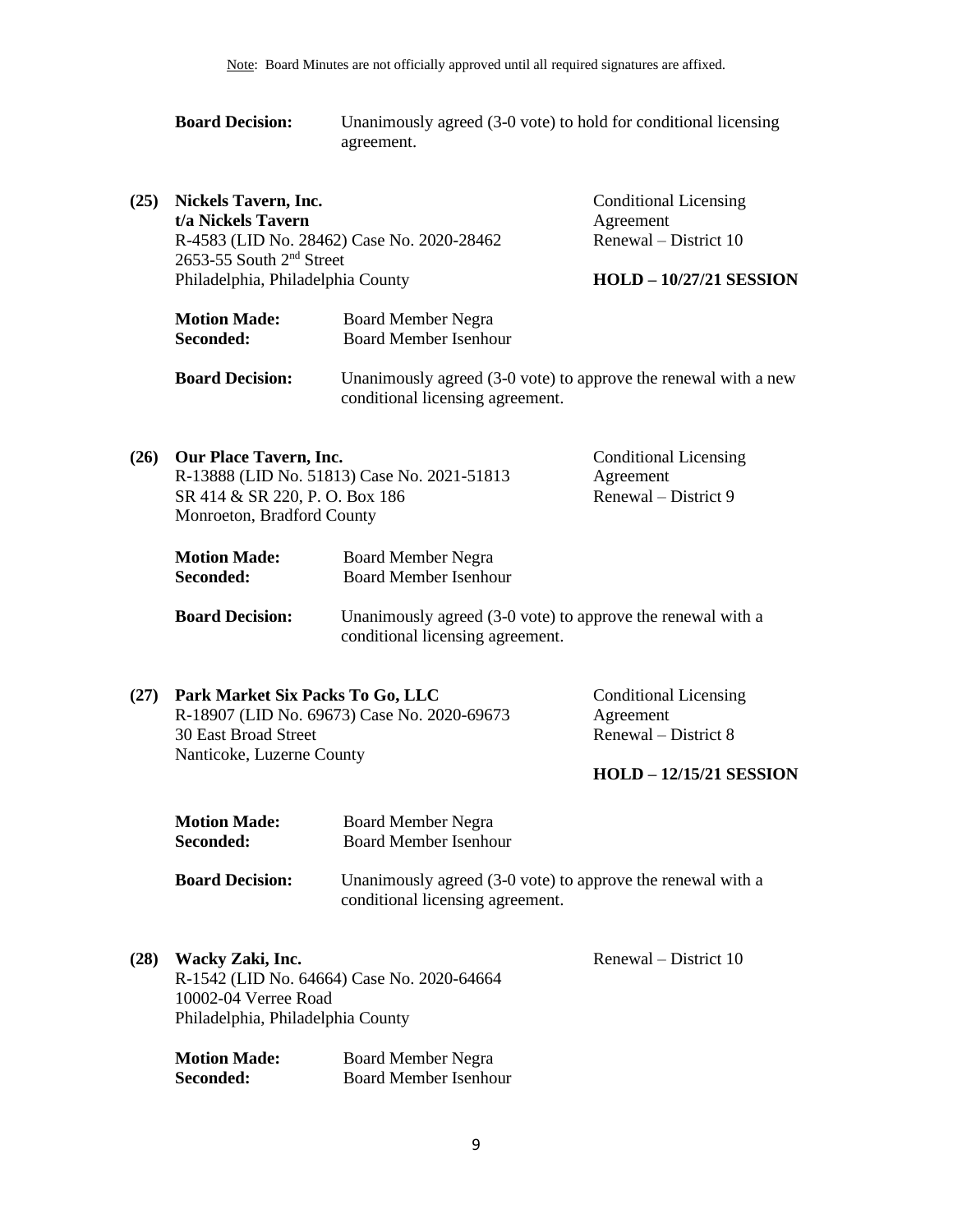**Board Decision:** Unanimously agreed (3-0 vote) to hold for conditional licensing agreement.

*From the Bureau of Human Resources*........................................... *Jason Lutcavage, Director of Administration Jennifer Haas, Director, Bureau of Human Resources*

<span id="page-9-0"></span>Personnel Actions

There were 15 personnel actions presented for consideration.

- **(1) Shamira Adams – Affirm Removal**
- **(2) Maurice Coleman – Affirm Removal**
- **(3) Anthony Cottle – Affirm Removal**
- **(4) Kyle Darhower – Affirm Removal**
- **(5) Jelani Estes – Affirm Removal**
- **(6) Erin Fortune – Affirm Removal**
- **(7) Philemon Gladden – Affirm Removal**
- **(8) Marianne Mangiafico – Removal**
- **(9) Lisa Mills-Bennett – Affirm Removal**
- **(10) Wayne Moody - Removal**
- **(11) Jeffrey Murray - Removal**
- **(12) Antoinette Pinkney – Affirm Removal**
- **(13) Regina Rusin – Affirm Removal**
- **(14) Rhonda Wallace – Affirm Removal**
- **(15) Taylor Weedon – Affirm Removal**

| <b>Motion Made:</b>    | <b>Board Member Negra</b>                                       |
|------------------------|-----------------------------------------------------------------|
| Seconded:              | Board Member Isenhour                                           |
|                        |                                                                 |
| <b>Board Decision:</b> | Unanimously agreed (3-0 vote) to approve all Personnel Actions. |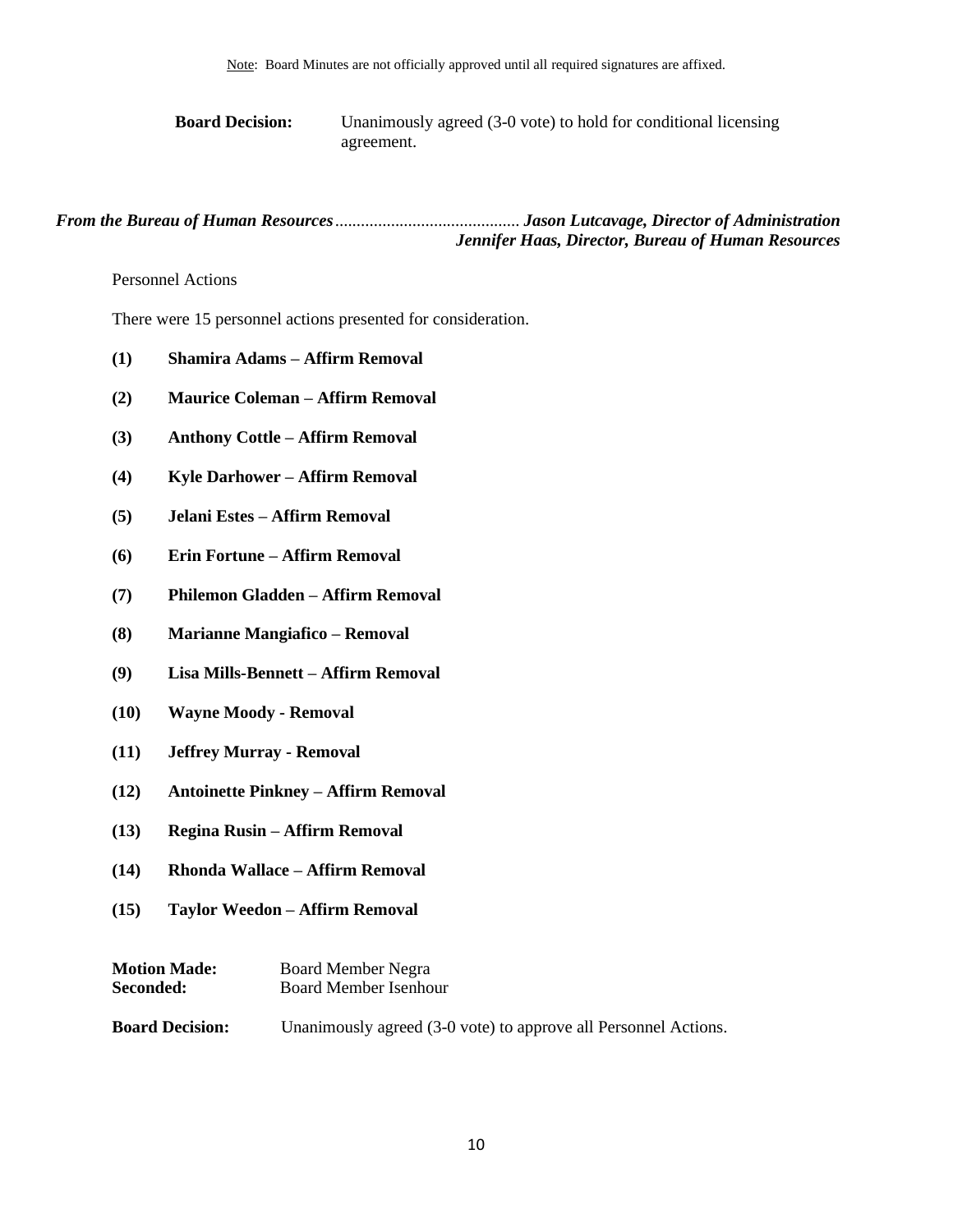<span id="page-10-0"></span>*From the Bureau of Accounting & Purchasing* .............................................*Michael Demko*, *Executive Director Koppolu Ravindraraj, Director, Bureau of Accounting & Purchasing Mike Freeman, Director, Bureau of Financial Management & Analysis* 

Procurement Actions:

**(1) Third Party Store Inventory –** The PLCB sought a qualified Contractor to provide complete physical inventories of PLCB products and accessories at least annually at approximately 585 Fine Wine & Good Spirits retail stores, 13 Licensee Service Centers, and one e-commerce fulfillment center across Pennsylvania. Complete physical inventories should be conducted between February and April annually and would produce accurate product counts by item ID with the potential of additional counts being done throughout the remainder of the year on an ad hoc basis.

Procured via Request for Proposal – VENDOR: **Retail Services WIS Corporation –** TERM: The term of the contract will commence on the Effective Date and will continue for three years - **\$2,079,000.00 estimated cost** (\$693,000.00 per year).

**(2) Software Implementation Partner for ServiceNow Customer Service Management Platform –** The PLCB sought a qualified Contractor to lead the implementation of Customer Service Management (CSM) on the ServiceNow Platform and integration into existing systems (Genesys Call/Chat) as appropriate. The CSM implementation will include ServiceNow module evaluation and development of several business specific CSM workflows including: 1) Fine Wine & Good Spirits customer service for retail customer; 2) Wholesale Operations customer service for licensee customers purchasing wines and spirits; 3) Licensing customer service for licensees seeking regulatory assistance; and 4) Special Order customer service for retail and licensee customers.

Procured via Request for Proposal – VENDOR: **Enterprise Mobility Solutions d/b/a Pathways Consulting Group –** TERM: The term of the contract will commence on the Effective Date and will end upon PLCB acceptance of all deliverables and milestones or as otherwise agreed to by the Parties. **\$340,700.00 estimated cost.**

**(3) Waste & Corrugated Cardboard Removal Renewal –** Provide hand pick-up service to remove waste and corrugated cardboard for approximately 160 FWGS stores in Philadelphia, Bucks, Chester, Delaware, and Montgomery counties.

Procured via BPA 63020779 Option Year One – VENDOR: **Modern Recycling Services, LLC -** TERM: One year for period 3/1/2022 through 2/28/2023 - **\$726,443.00 estimated cost.**

**(4) SUSE Subscription Renewal -** This is for the Software Subscription and Support Renewal for several SUSE packages. This allows the LCB to obtain any patches or updates to the software as well as the ability to open tickets with support. These items are required for us to continue to use the software.

Procured via DGS Contract #4400018548 – VENDOR: **CDW-G –** TERM: One year for period 2/1/2022 through 1/31/2023 - **\$453,690.47 estimated cost.**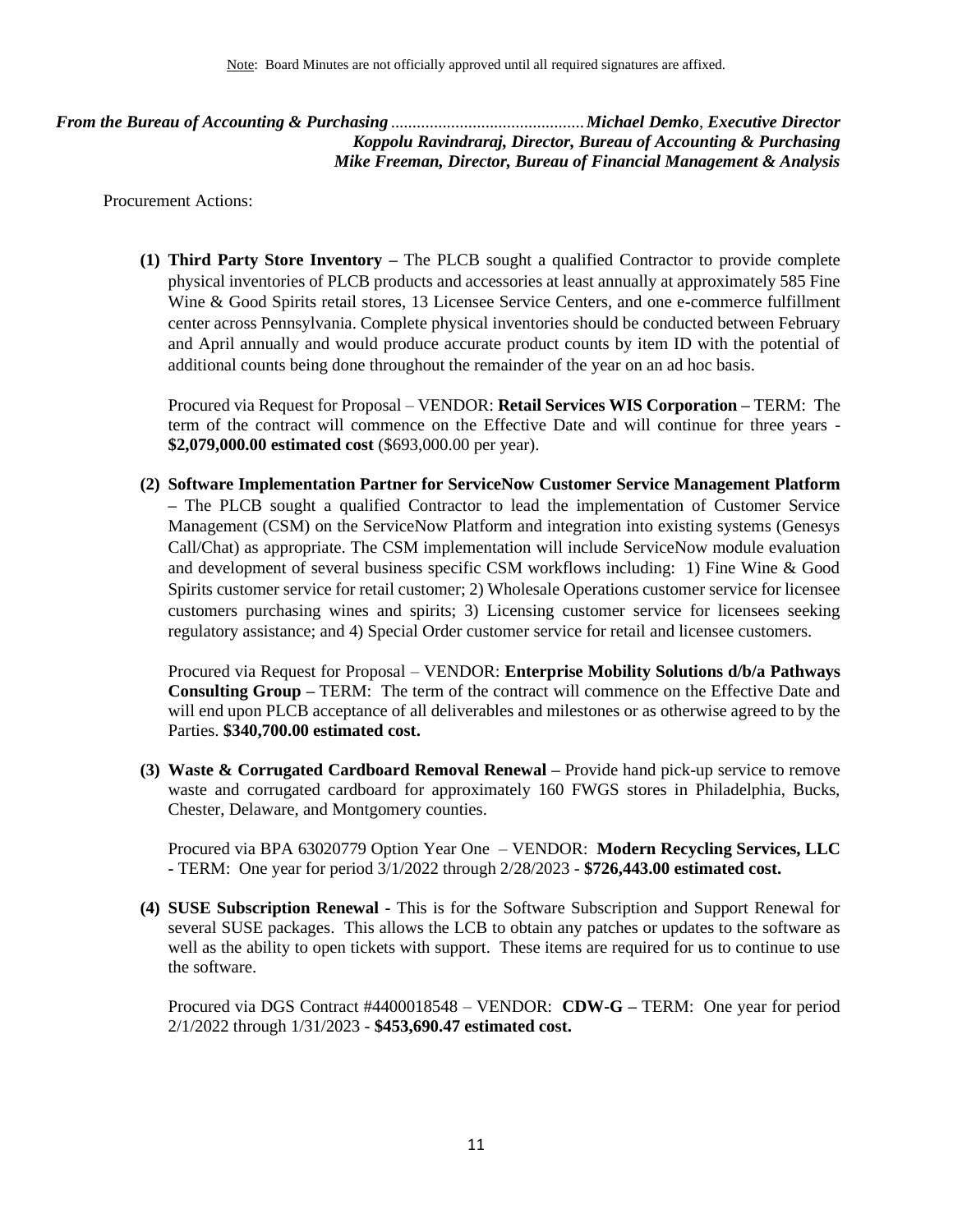| <b>Motion Made:</b>    | Board Member Negra                                                |
|------------------------|-------------------------------------------------------------------|
| Seconded:              | Board Member Isenhour                                             |
|                        |                                                                   |
| <b>Board Decision:</b> | Unanimously agreed (3-0 vote) to approve all Procurement Actions. |

Inter-Agency Charges:

- **(1) Office of Administration – IT Shared Services –** Billing of \$1,386,350 for the FY 2021-22 Q3 billing for OA's IT Enterprise Technology Essential Services. This billing is for enterprise-wide infrastructure, network, security, enterprise data center (EDC) and service desk costs. The LCB's charge represents 2.1% of the total \$66.2M OA- IT Shared Services billing. The FY 2021-22 billings for Q1-Q3 total \$2.95 million and are \$1.53 million (107%) more than last year.
- **(2) Office of Administration – HR Shared Services –** Billing of \$332,900 for the FY 2021-22 Q3 billing for OA's HR-Enterprise Services (labor relations, employee benefits, training, etc.). The LCB's charge represents 1.6% of the total \$20.9M OA-HR Shared Services billing. The FY 2021-22 Q1-Q3 billings total \$1.25 million and are \$146,900 (13.3%) more than last year.
- **(3) Department of Auditor General –** FY 2021-22 second quarter billing of \$752,789.04 from the Department of the Auditor General. The charge for FY 2021-22 Q2 services is \$59,533 (-7.3%) less than last year's Q2 billing and is based on actual audit hours for October, November, and December, which were down 9.8% from Q2 last year. FY 2021-22 YTD charges are \$1.424 million or \$45 thousand (3.3%) more than last year.

The Bureau of Financial Management and Analysis has reviewed these charges and determined that they are reasonable based on billing methodology and previous experience**.**

| <b>Motion Made:</b>    | <b>Board Member Negra</b>                                                                                                                                                                                                   |
|------------------------|-----------------------------------------------------------------------------------------------------------------------------------------------------------------------------------------------------------------------------|
| Seconded:              | <b>Board Member Isenhour</b>                                                                                                                                                                                                |
| <b>Board Decision:</b> | Unanimously agreed $(3-0)$ vote) to approve item #2 (Office of<br>Administration-HR Shared Services) and item #3 (Department of<br>Auditor General) and hold on item #1 (Office of Administration – IT<br>Shared Services). |

<span id="page-11-0"></span>*From the Office of Retail Operations*..............................................................*Michael Demko, Executive Director*

- **(1) #0414 – 1476 Old Brodhead Road, Monaca Amendment**
- **(2) #3510 – Plaza 1500, 1531 Main Street, Peckville Amendment, Modifying Lease Language**
- **(3) #5105 – 5 North 12th Street, Philadelphia Amendment**
- **(4) 35XX – Dickson City Commons, 1106 Commerce Boulevard, Dickson City New Store / Relocation of #3502**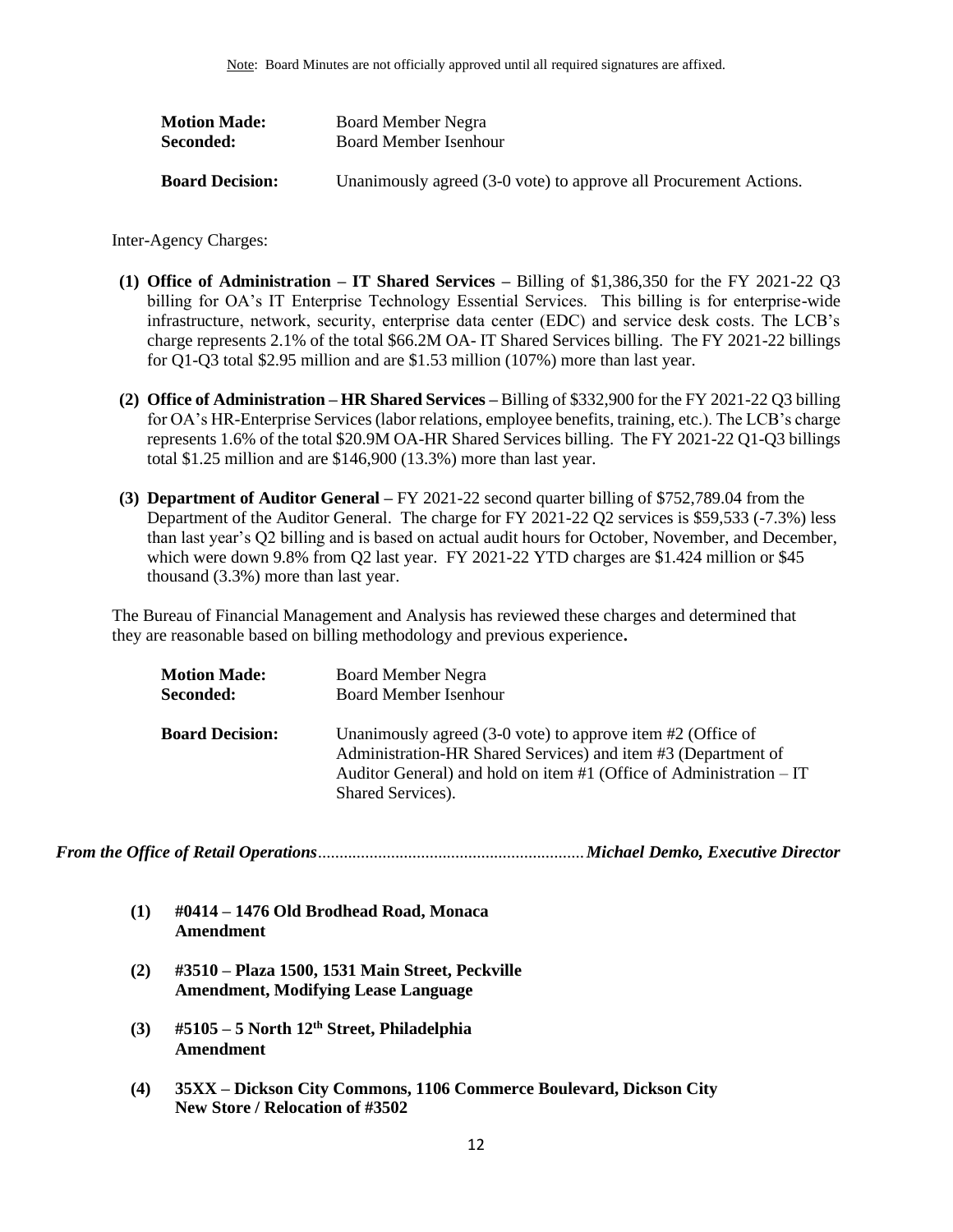|                      | <b>Motion Made:</b><br>Seconded:                                                                                      | <b>Board Member Negra</b><br><b>Board Member Isenhour</b>      |          |                                                                         |               |
|----------------------|-----------------------------------------------------------------------------------------------------------------------|----------------------------------------------------------------|----------|-------------------------------------------------------------------------|---------------|
|                      | <b>Board Decision:</b>                                                                                                |                                                                |          | Unanimously agreed (3-0 vote) to approve all Retail Operations actions. |               |
|                      |                                                                                                                       |                                                                |          |                                                                         |               |
|                      | <b>VENDOR - ITEM NAME</b>                                                                                             |                                                                |          | <b>BOARD ACTION REQUESTED</b>                                           |               |
| Various<br>Various   |                                                                                                                       |                                                                | 1.<br>2. | Regular New Items Accepted<br>Regular Recommended Delist                |               |
|                      | 1. Regular New Items Accepted                                                                                         |                                                                |          |                                                                         |               |
|                      | <b>BRAND NAME AND SIZE</b>                                                                                            |                                                                |          |                                                                         | <b>REASON</b> |
|                      | <b>Jim Beam Brands Co</b>                                                                                             |                                                                |          |                                                                         |               |
|                      | On The Rocks Cruzan Daiquiri Cocktail 375 mL                                                                          |                                                                |          |                                                                         | 10            |
|                      | <b>Southern Glazers Wine and Spirits of PA</b>                                                                        |                                                                |          |                                                                         |               |
|                      | Bota Box Breeze Dry Rosé 3 L                                                                                          |                                                                |          |                                                                         | 1, 2, 3       |
|                      | Bota Box Breeze Pinot Grigio 3 L                                                                                      |                                                                |          |                                                                         | 1, 2, 3       |
|                      | <b>Vintage Imports</b>                                                                                                |                                                                |          |                                                                         |               |
|                      | Rombauer Vineyards Chardonnay Carneros 750 mL                                                                         |                                                                |          |                                                                         | 2, 4          |
|                      |                                                                                                                       | Whitehall Lane Cabernet Sauvignon Sonoma Valley 750 mL         |          |                                                                         | 2, 3, 4       |
|                      |                                                                                                                       | RECOMMENDED ACTION: We recommend the Board approve this action |          |                                                                         |               |
|                      |                                                                                                                       | <b>New Items - Recommended Listings</b>                        |          |                                                                         |               |
|                      |                                                                                                                       | <b>Reason Codes</b>                                            |          |                                                                         |               |
| 1.<br>2.<br>3.<br>4. | Strong marketing support<br>High brand recognition<br>Line/Size extension of successful brand<br>Trade up opportunity |                                                                |          |                                                                         |               |
| 5.                   | Growing category                                                                                                      |                                                                |          |                                                                         |               |
| 6.                   | Growing segment                                                                                                       |                                                                |          |                                                                         |               |
| 7.                   | National rollout                                                                                                      |                                                                |          |                                                                         |               |

- 8. Niche item / Limited distribution
- 9. High dollar profit potential
- 10. Trade out
- 11. High quality for the value
- 12. Innovative product/flavor
- 13. High sales through other PLCB channels (Luxury, Online, SLO)
- 14. Underrepresented category/segment
- 15. Hole in selection consumer/store requests
- 16. PA Spirits
- 17. PA Wines
- 18. Licensee only
- 19. Probationary listing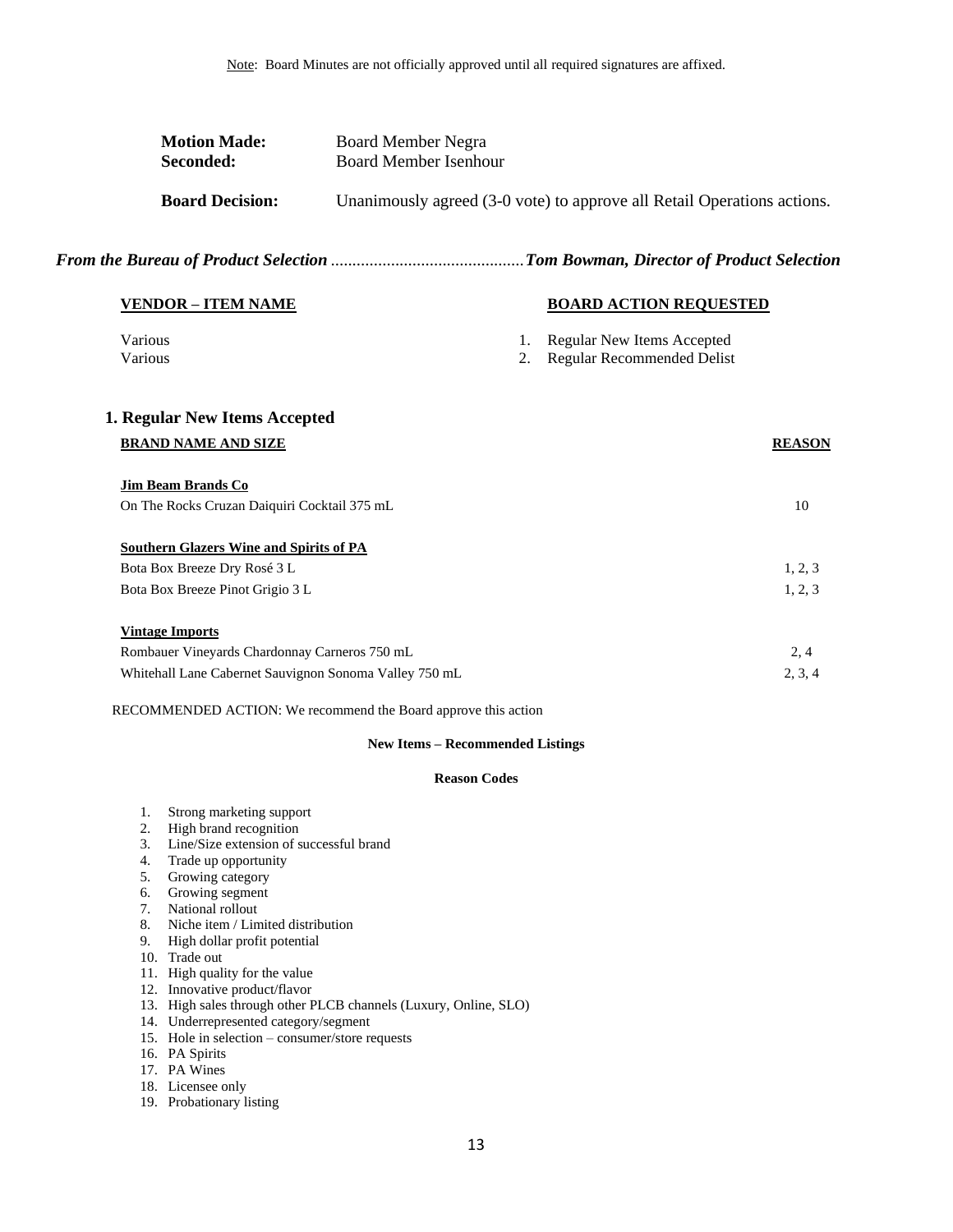## **2. Regular Recommended Delist**

| <b>BRAND NAME AND SIZE</b>                                                  | <b>CODE</b> |
|-----------------------------------------------------------------------------|-------------|
| <b>Capital Wine and Spirits</b>                                             |             |
| Bolla Prosecco 750 mL                                                       | 7444        |
| Maschio Prosecco Brut 750 mL                                                | 3332        |
| Vidal Fleury Cotes du Rhone Rouge 750 mL                                    | 7671        |
| <b>Jim Beam Brands Co</b><br>Jim Beam Apple Highball Cocktail 4x355 mL Cans | 97740       |
| <b>Moet Hennessy USA</b>                                                    |             |
| Hennessy Black Cognac 375 mL                                                | 3264        |
| Hennessy Black Cognac 750 mL                                                | 3263        |
| NOTE: Hennessy products will not get clearance pricing                      |             |

EFFECTIVE DATE: The transference to closeout will become effective March 11, 2022

| <b>Motion Made:</b>    | Board Member Negra                                                      |
|------------------------|-------------------------------------------------------------------------|
| <b>Seconded:</b>       | Board Member Isenhour                                                   |
| <b>Board Decision:</b> | Unanimously agreed (3-0 vote) to approve all Product Selection actions. |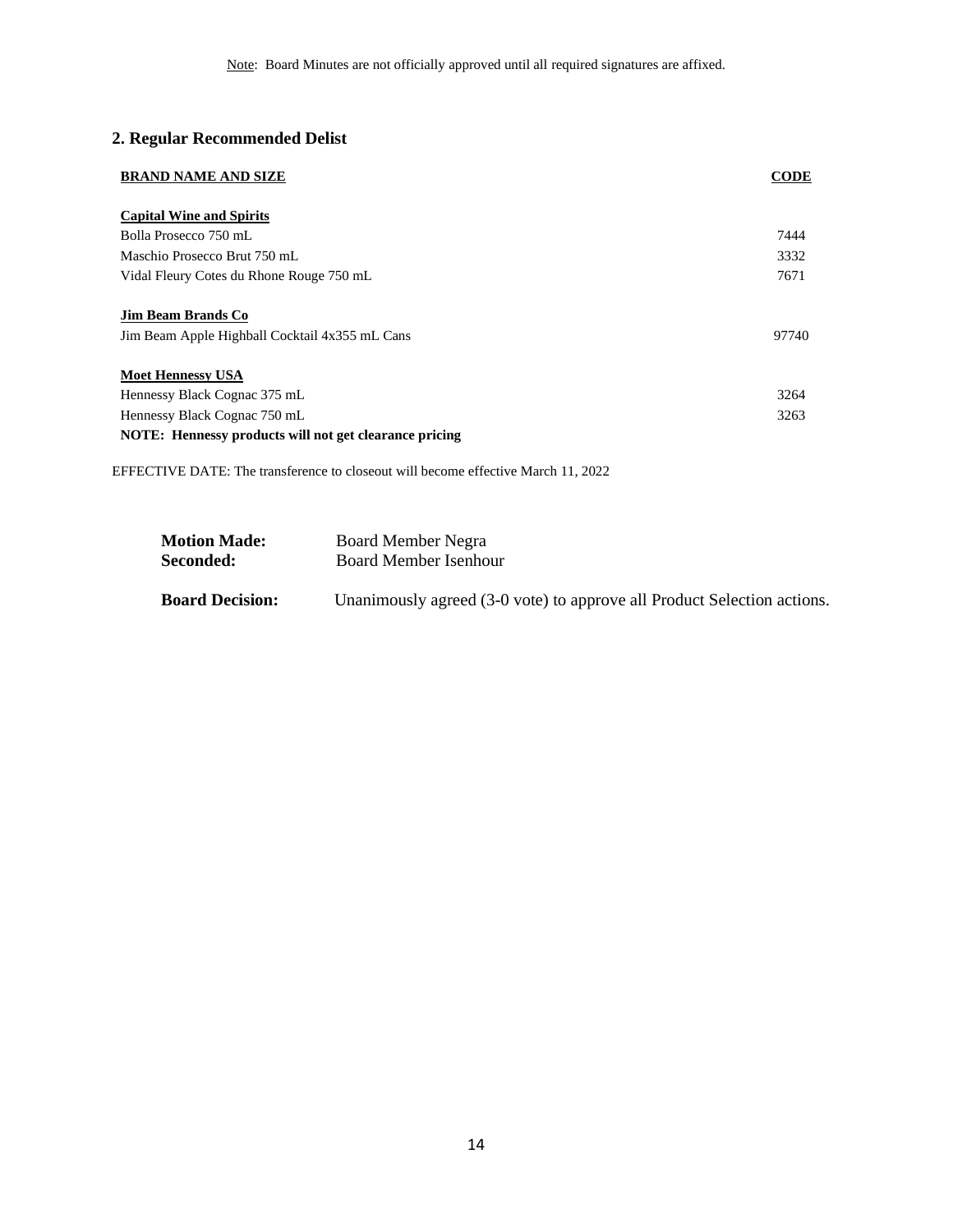## **FINANCIAL REPORT** ......................................... *Michael J. Burns, Comptroller Operations, Office of Budget*

### **Commonwealth of Pennsylvania Pennsylvania Liquor Control Board State Stores Fund Comparative Statement of Net Position (Unaudited)**

|                                                   | December 31, 2021 |                  | December 31, 2020* |                      |  |
|---------------------------------------------------|-------------------|------------------|--------------------|----------------------|--|
| <b>ASSETS</b>                                     |                   |                  |                    |                      |  |
| Current assets:                                   |                   |                  |                    |                      |  |
| Cash                                              | \$                | 60,334,962       | \$                 | 60,210,103           |  |
| Investments - short term                          |                   | 340,284,096      |                    | 326,713,440          |  |
| Accounts and claims receivable, net               |                   | 7,844,339        |                    | 7,814,714            |  |
| Due from other funds - Note 9                     |                   | ÷<br>187,198,076 |                    |                      |  |
| Merchandise inventories, net                      |                   | 504,645          |                    | 211,521,643          |  |
| Operating supplies<br>Prepaid expenses            |                   | 1,389,188        |                    | 306,036<br>1,376,503 |  |
|                                                   |                   |                  |                    |                      |  |
| Total current assets                              |                   | 597,555,306      |                    | 607,942,439          |  |
| Non-current assets:                               |                   |                  |                    |                      |  |
| Non-depreciable capital assets:                   |                   |                  |                    |                      |  |
| Land                                              |                   | 322,973          |                    | 322,973              |  |
| Depreciable capital assets:                       |                   |                  |                    |                      |  |
| <b>Building</b>                                   |                   | 10,711,563       |                    | 21,001,512           |  |
| Leasehold improvements                            |                   | 209,134          |                    | 197,771              |  |
| Machinery and equipment                           |                   | 47,677,083       |                    | 49,436,067           |  |
| Intangible - internally generated software        |                   | 43,505,305       |                    | 24,955,449           |  |
| Intangible - right to use leases - Note 10        |                   | 347,011,247      |                    | 292,705,727          |  |
| Less: accumulated depreciation                    |                   | 145,409,810      |                    | 94,259,923           |  |
| Net depreciable capital assets                    |                   | 303,704,522      |                    | 294,036,603          |  |
| Total non-current capital assets                  |                   | 304,027,495      |                    | 294,359,576          |  |
| <b>Total assets</b>                               | \$                | 901,582,801      | \$                 | 902,302,015          |  |
| Total deferred outflows of resources - Notes 5, 6 | \$                | 196,472,447      | \$                 | 144,755,869          |  |
| <b>LIABILITIES</b>                                |                   |                  |                    |                      |  |
| <b>Current liabilities:</b>                       |                   |                  |                    |                      |  |
| Trade accounts payable                            | \$                | 337,303,993      | \$                 | 360,345,741          |  |
| Other accounts payable                            |                   | 26,014,259       |                    | 24,127,464           |  |
| Accrued expenses                                  |                   | 23,372,264       |                    | 22,176,669           |  |
| OPEB - Note 6                                     |                   |                  |                    | 18,874,000           |  |
| Self-insurance, workers' compensation - Note 7    |                   | 6,298,715        |                    | 8,595,210            |  |
| Due to other funds - Note 9                       |                   | 7,711,016        |                    | 9,870,376            |  |
| Due to fiduciary funds - Note 9                   |                   | 3,178,843        |                    | 3,018,632            |  |
| Due to other governments - Note 9                 |                   | 927,618          |                    | 869,325              |  |
| Right to use liabilities - Note 10                |                   | 52,835,345       |                    | 28,750,412           |  |
| <b>Total current liabilities</b>                  |                   | 457,642,053      |                    | 476,627,829          |  |
| Non-current liabilities:                          |                   |                  |                    |                      |  |
| OPEB - Note 6                                     |                   | 472,261,000      |                    | 451,777,000          |  |
| Self-insurance, workers' compensation - Note 7    |                   | 61,900,983       |                    | 47,995,269           |  |
| Net pension liability - Note 5                    |                   | 470,662,828      |                    | 475,886,320          |  |
| Compensated absences - Note 1                     |                   | 25,995,401       |                    | 24,809,043           |  |
| Right to use liabilities - Note 10                |                   | 214,272,491      |                    | 238,424,036          |  |
| Total non-current liabilities                     |                   | 1,245,092,703    |                    | 1,238,891,668        |  |
| <b>Total liabilities</b>                          | \$                | 1,702,734,756    | -\$                | 1,715,519,497        |  |
| Total deferred inflows of resources - Notes 5, 6  | \$                | 328,659,464      | \$                 | 359,974,938          |  |
|                                                   |                   |                  |                    |                      |  |
| <b>NET POSITION</b>                               |                   |                  |                    |                      |  |
| Net investment in capital assets                  | \$                | 36,919,659       | \$                 | 27,185,128           |  |
| Deficit                                           |                   | (970, 258, 631)  |                    | (1,055,621,679)      |  |
| Total net position                                | \$                | (933, 338, 972)  | \$                 | (1,028,436,551)      |  |

\* The prior fiscal year (FY) 2020-21 comparative Net investment in capital assets and Deficit amounts are adjusted to include the Right to use liabilities associated with Intangibles - right to use leases as part of Net investment in capital assets, and excluding them from Deficit. The adjustments did not affect Total net position.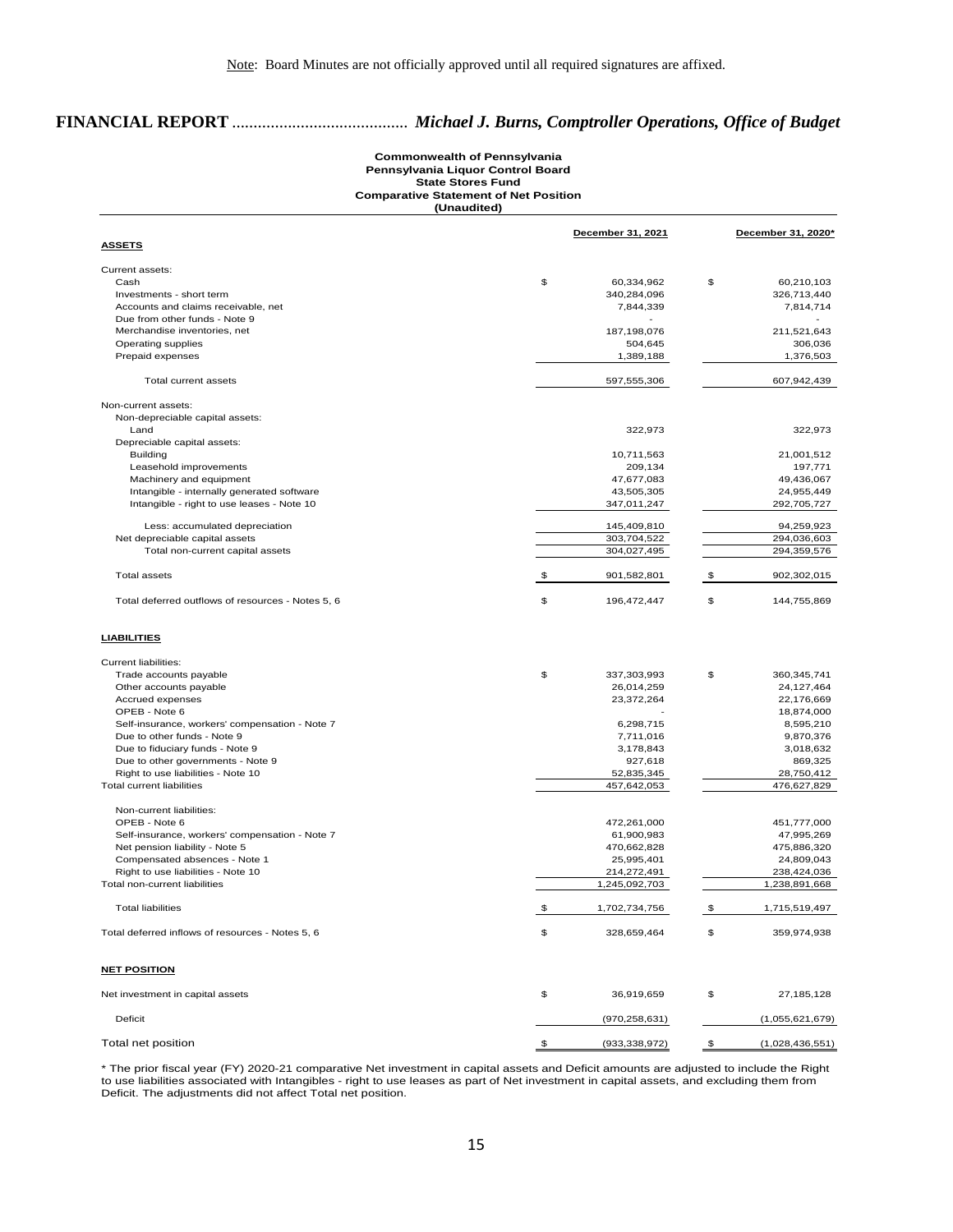### **Commonwealth of Pennsylvania Pennsylvania Liquor Control Board State Stores Fund Comparative Statements of Revenues, Expenses, and Changes in Net Position For the Month Ending December 31, 2021 and December 31, 2020 (Unaudited)**

|                                                      | 2021-22       |    |                            | 2020-21        |    |                            |
|------------------------------------------------------|---------------|----|----------------------------|----------------|----|----------------------------|
| Sales net of taxes                                   |               | \$ | 293,300,238                |                | \$ | 267,838,758                |
| Cost of goods sold                                   |               |    | (195, 387, 928)            |                |    | (176, 365, 880)            |
| Gross profit from sales                              |               |    | 97,912,310                 |                |    | 91,472,878                 |
| Operating (expenses):                                |               |    |                            |                |    |                            |
| Retail operations                                    | (30,768,608)  |    |                            | (35, 166, 924) |    |                            |
| Marketing & merchandising                            | (2, 182, 375) |    |                            | (810, 105)     |    |                            |
| Supply chain                                         | (386, 436)    |    |                            | (597, 319)     |    |                            |
| Wholesale operations                                 | (128, 302)    |    |                            | (138, 306)     |    |                            |
| Information technology services                      | (1,631,127)   |    |                            | (1,908,758)    |    |                            |
| Regulatory affairs                                   | (1, 139, 616) |    |                            | (1,519,773)    |    |                            |
| Administration                                       | (809, 672)    |    |                            | (850, 206)     |    |                            |
| Finance                                              | (380, 603)    |    |                            | (230, 540)     |    |                            |
| Board & secretary                                    | (1,094,568)   |    |                            | (283,980)      |    |                            |
| Legal                                                | (393, 353)    |    |                            | (366, 642)     |    |                            |
| Commonwealth provided services - Note 2              | (2, 148, 261) |    |                            | (1, 163, 605)  |    |                            |
| Total<br>Operating profit/(loss)                     |               |    | (41,062,921)<br>56,849,389 |                |    | (43,036,158)<br>48,436,720 |
|                                                      |               |    |                            |                |    |                            |
| Other operating revenues (expenses):                 |               |    |                            |                |    |                            |
| <b>Enforcement fines</b>                             | 75,998        |    |                            | 55,666         |    |                            |
| License fees                                         | 2,976,260     |    |                            | 1,368,835      |    |                            |
| Miscellaneous income                                 | 227,689       |    |                            | 228,052        |    |                            |
| Administrative law judge                             | (242, 810)    |    |                            | (247, 091)     |    |                            |
| Total                                                |               |    | 3,037,137                  |                |    | 1,405,462                  |
| Total operating income/(loss)                        |               |    | 59,886,526                 |                |    | 49,842,182                 |
| Miscellaneous revenues (expenses):                   |               |    |                            |                |    |                            |
| Interest income (expense)                            | (379, 668)    |    |                            | (361, 901)     |    |                            |
| Other                                                |               |    |                            |                |    |                            |
| Total                                                |               |    | (379,668)                  |                |    | (361, 901)                 |
| Income/(Loss) before operating transfers             |               |    | 59,506,858                 |                |    | 49,480,281                 |
| Operating transfers out:                             |               |    |                            |                |    |                            |
| PSP enforcement - Note 3                             | (2,489,370)   |    | (2,489,370)                | (2,490,724)    |    | (2,490,724)<br>46,989,557  |
| Net Income/(Loss) from operations                    |               |    | 57,017,488                 |                |    |                            |
| <b>Statutory Transfers:</b><br>General fund - Note 4 |               |    |                            |                |    |                            |
| Drug and alcohol programs - Note 4<br>Total          |               |    |                            |                |    |                            |
| Change in net position                               |               |    | 57,017,488                 |                |    | 46,989,557                 |
| Total net position - beginning                       |               |    | (990, 356, 460)            |                |    | (1,075,426,108)            |
| Total net position - ending                          |               | \$ | (933, 338, 972)            |                | S  | (1,028,436,551)            |
| Liquor tax                                           | 52,330,999    |    |                            | 44,460,831     |    |                            |
| <b>State Sales Tax</b>                               | 20,609,090    |    |                            | 17,521,296     |    |                            |
| Local Tax                                            | 1,164,842     |    |                            | 908,829        |    |                            |
| Taxes remitted to Dept.of Revenue PTD                |               | \$ | 74,104,931                 |                | \$ | 62,890,956                 |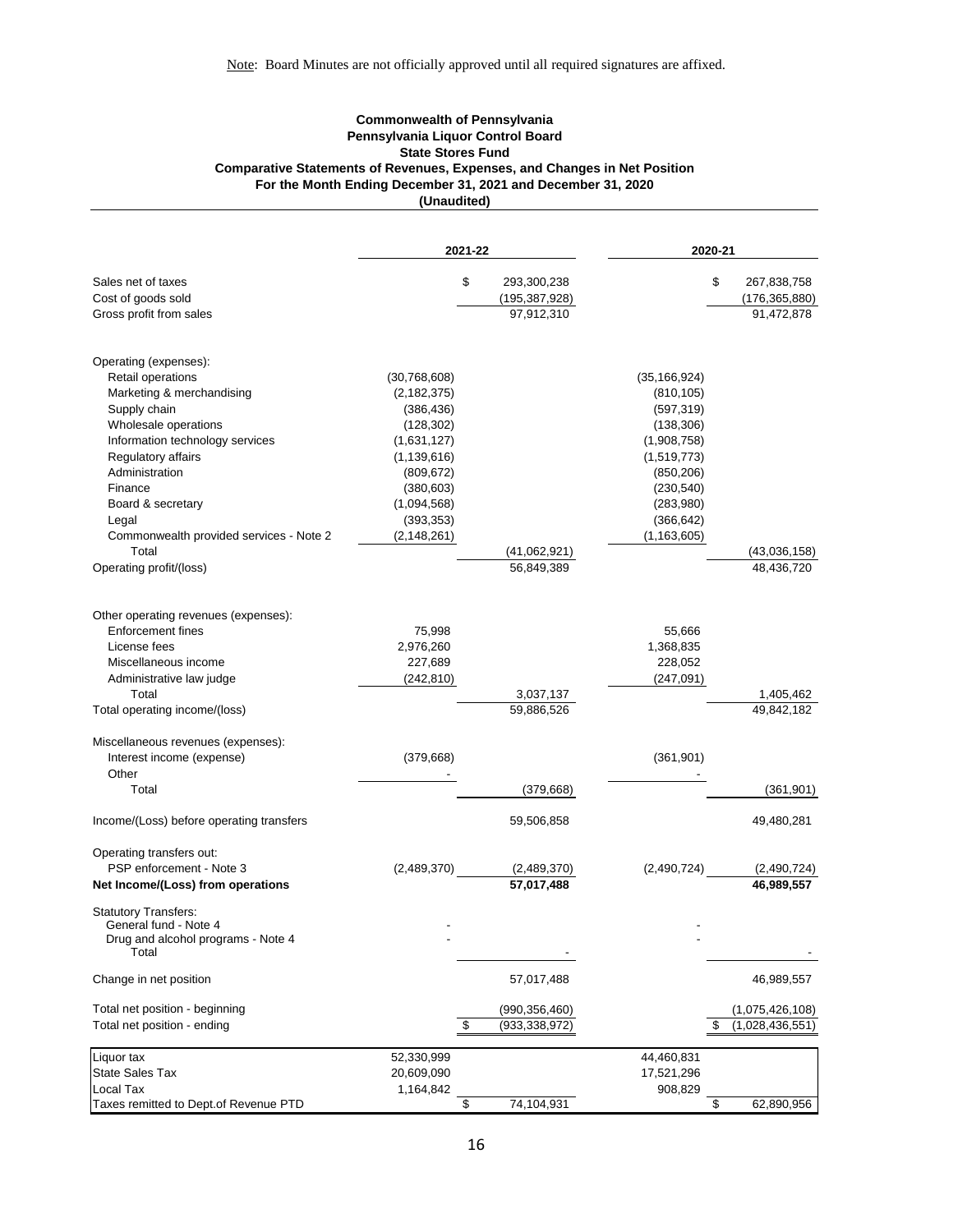### <span id="page-16-0"></span>**Commonwealth of Pennsylvania Pennsylvania Liquor Control Board State Stores Fund Comparative Statements of Revenues, Expenses, and Changes in Net Position For the Six Months Ending December 31, 2021 and December 31, 2020 (Unaudited)**

|                                                               | 2021-22         |    | 2020-21                     |                 |    |                             |
|---------------------------------------------------------------|-----------------|----|-----------------------------|-----------------|----|-----------------------------|
| Sales net of taxes                                            |                 | \$ | 1,289,901,601               |                 | \$ | 1,207,213,723               |
| Cost of goods sold                                            |                 |    | (886, 220, 248)             |                 |    | (810, 762, 457)             |
| Gross profit from sales                                       |                 |    | 403,681,353                 |                 |    | 396,451,266                 |
| Operating (expenses):                                         |                 |    |                             |                 |    |                             |
| Retail operations                                             | (172, 621, 147) |    |                             | (187, 190, 693) |    |                             |
| Marketing & merchandising                                     | (5,589,181)     |    |                             | (5,905,350)     |    |                             |
| Supply chain                                                  | (2, 119, 778)   |    |                             | (3,992,442)     |    |                             |
| Wholesale operations                                          | (686, 922)      |    |                             | (790, 227)      |    |                             |
| Information technology services                               | (11,552,727)    |    |                             | (13, 232, 041)  |    |                             |
| Regulatory affairs                                            | (7,318,482)     |    |                             | (8,504,746)     |    |                             |
| Administration                                                | (4,557,590)     |    |                             | (4,835,417)     |    |                             |
| Finance                                                       | (1,268,644)     |    |                             | (1,452,388)     |    |                             |
| Board & secretary                                             | (4,930,878)     |    |                             | (1,404,326)     |    |                             |
| Legal                                                         | (2, 146, 315)   |    |                             | (1,819,835)     |    |                             |
| Commonwealth provided services - Note 2                       | (8, 566, 211)   |    |                             | (7,677,057)     |    |                             |
| Total                                                         |                 |    | (221, 357, 875)             |                 |    | (236,804,522)               |
| Operating profit/(loss)                                       |                 |    | 182,323,478                 |                 |    | 159,646,744                 |
| Other operating revenues (expenses):                          |                 |    |                             |                 |    |                             |
| <b>Enforcement fines</b>                                      | 523,876         |    |                             | 605,737         |    |                             |
| License fees                                                  | 11,045,393      |    |                             | 14,349,085      |    |                             |
| Miscellaneous income                                          | 2,780,409       |    |                             | 1,098,673       |    |                             |
| Administrative law judge                                      | (1, 417, 313)   |    |                             | (1,361,196)     |    |                             |
| Total                                                         |                 |    | 12,932,365                  |                 |    | 14,692,299                  |
| Total operating income/(loss)                                 |                 |    | 195,255,843                 |                 |    | 174,339,043                 |
| Miscellaneous revenues (expenses):                            |                 |    |                             |                 |    |                             |
| Interest income (expense)                                     | (2, 274, 371)   |    |                             | (1,972,309)     |    |                             |
| Other                                                         | 46,420          |    |                             |                 |    |                             |
| Total                                                         |                 |    | (2,227,951)                 |                 |    | (1,972,309)                 |
| Income/(Loss) before operating transfers                      |                 |    | 193,027,892                 |                 |    | 172,366,734                 |
| Operating transfers out:                                      |                 |    |                             |                 |    |                             |
| PSP enforcement - Note 3<br>Net Income/(Loss) from operations | (15,078,526)    |    | (15,078,526)<br>177,949,366 | (15,053,828)    |    | (15,053,828)<br>157,312,906 |
| <b>Statutory Transfers:</b><br>General fund - Note 4          | (100,000,000)   |    |                             | (100,000,000)   |    |                             |
| Drug and alcohol programs - Note 4                            |                 |    |                             |                 |    |                             |
| Total                                                         |                 |    | (100,000,000)               |                 |    | (100,000,000)               |
| Change in net position                                        |                 |    | 77,949,366                  |                 |    | 57,312,906                  |
| Total net position - beginning                                |                 |    | (1,011,288,338)             |                 |    | (1,085,749,457)             |
| Total net position - ending                                   |                 | \$ | (933, 338, 972)             |                 | S  | (1,028,436,551)             |
| Liquor tax                                                    | 231,011,015     |    |                             | 214,808,752     |    |                             |
| <b>State Sales Tax</b>                                        | 90,913,538      |    |                             | 84,700,301      |    |                             |
| Local Tax                                                     | 5,537,182       |    |                             | 4,725,013       |    |                             |
| Taxes remitted to Dept.of Revenue YTD                         |                 | \$ | 327,461,735                 |                 | \$ | 304,234,066                 |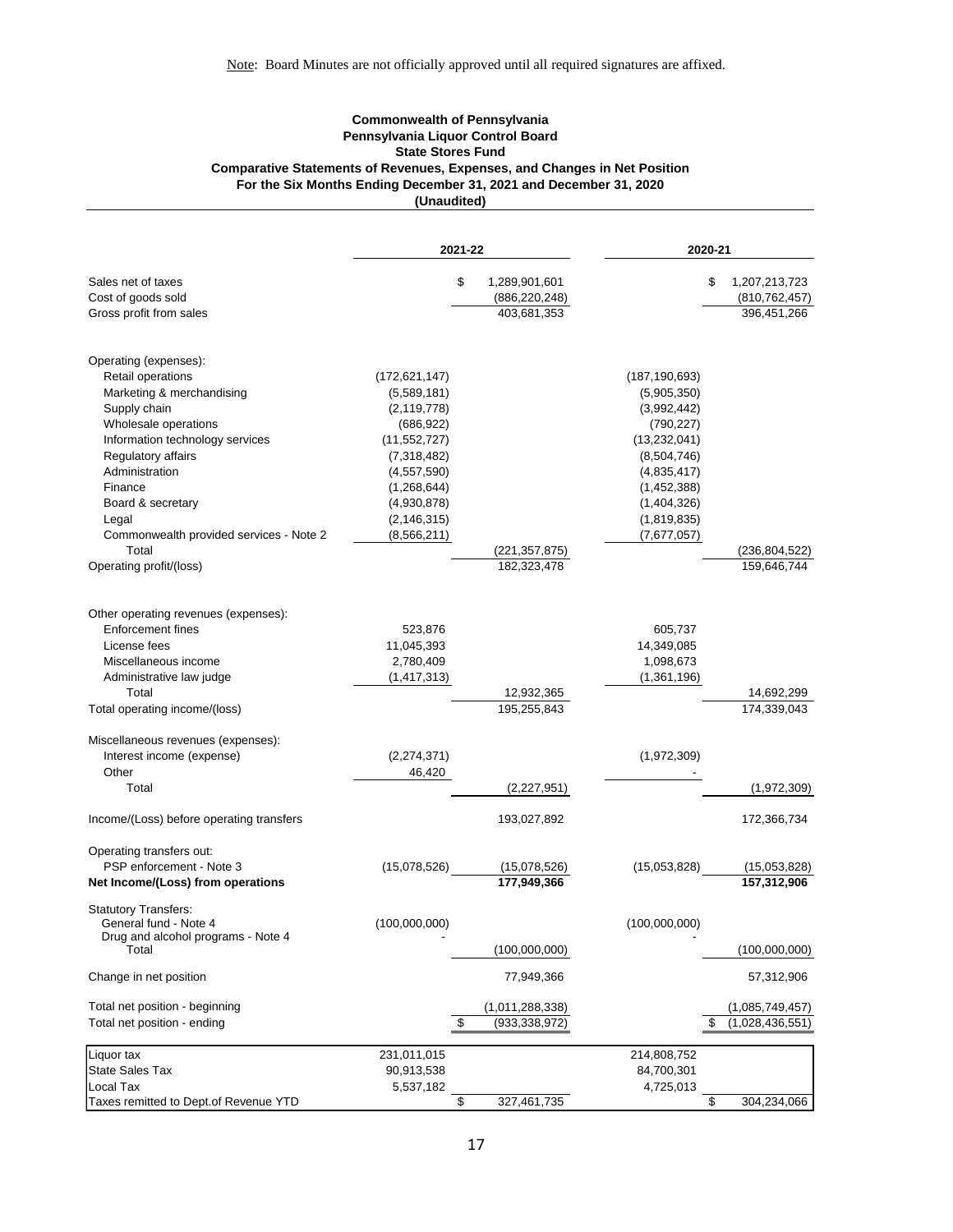### **OTHER ISSUES**

None

## **CITIZEN COMMENT/BUSINESS FROM THE FLOOR**

Caller Tracy McCarthy of Johnstown Beer and Eats sought guidance regarding next steps for the licensee since the transfer was just approved, asking if there is anything else that they need to do to move forward. Chairman Holden commented that Licensing would send correspondence to her. Chief Counsel Rod Diaz also stated that a letter would be sent to her.

Ms. McCarthy next asked if Johnstown Beer and Eats is permitted to sell alcohol starting today or do they have to wait for something else. Chief Counsel Diaz responded that she would have to wait until she receives the letter from the PLCB's Bureau of Licensing, since that letter grants the authority. He went on to clarify the Liquor Code requirement that the license must be physically on the premises when selling, and that letter would constitute the license. The PLCB will send out the letter ASAP.

Ms. McCarthy asked if she was allowed to remove the orange sticker from the window of the premises and Chief Counsel Diaz confirmed that the orange sticker could now be removed.

Finally, Ms. McCarthy asked for clarification on the renewal date of the license. Chief Counsel Diaz stated that the renewal date is based on the district that the business is in, so everyone in that district had the same renewal date, which in this case is January 31<sup>st</sup>. He went on to say that the renewal request would need to be submitted 60 days prior to the deadline, but that Licensing would send out notices prior to that date. Ms. McCarthy thanked the Board and Chief Counsel Diaz and she had no more questions at this time.

## **NEXT BOARD MEETING**

**The next meeting of the PLCB will be a formal meeting on Wednesday, February 23, 2022 beginning at 11:00 A.M. Prior to the public meeting, there will be an Executive Session to discuss matters of personnel and to engage in non-deliberative informational discussions, some of which are regarding actions and matters which have been approved at previous public meetings.**